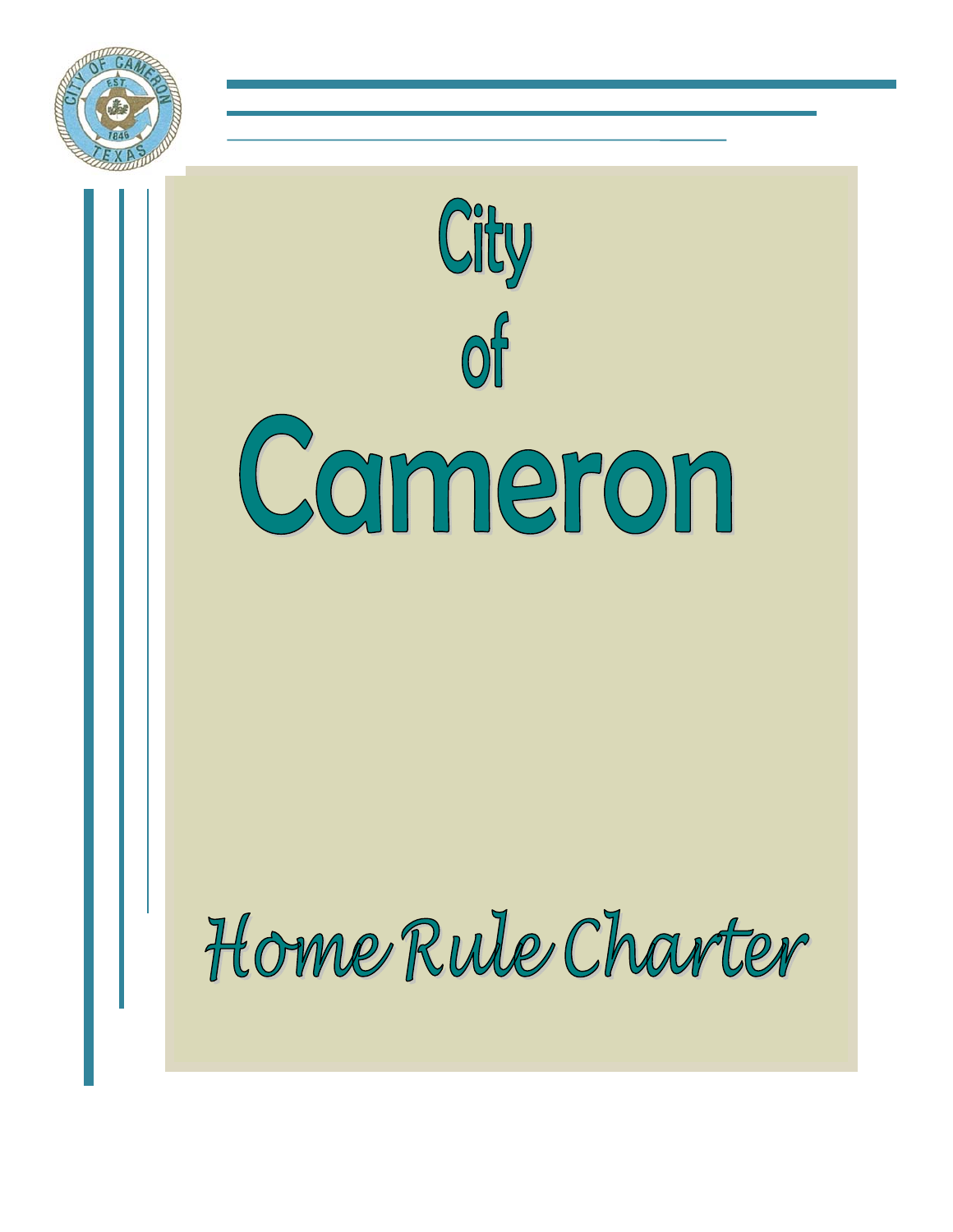# **HOME RULE CHARTER FOR THE CITY OF CAMERON, TEXAS**

*Mayor* WILLIAM C. MEACHAM

*City Council*  CLIFF CRYER – Ward 1 CONNIE ANDERLE – Ward 2 JOE WHITE – Ward 3 ROSELEE MONDRIK – Ward 4 DAN GREEN, JR. – Ward 5 DAVID L. BARKEMEYER – At-Large

> *City Manager*  FRED STEPHENS

*City Secretary*  AMY HARRIS

*City Attorney*  JOHN YOUNGBLOOD

Revised May 2007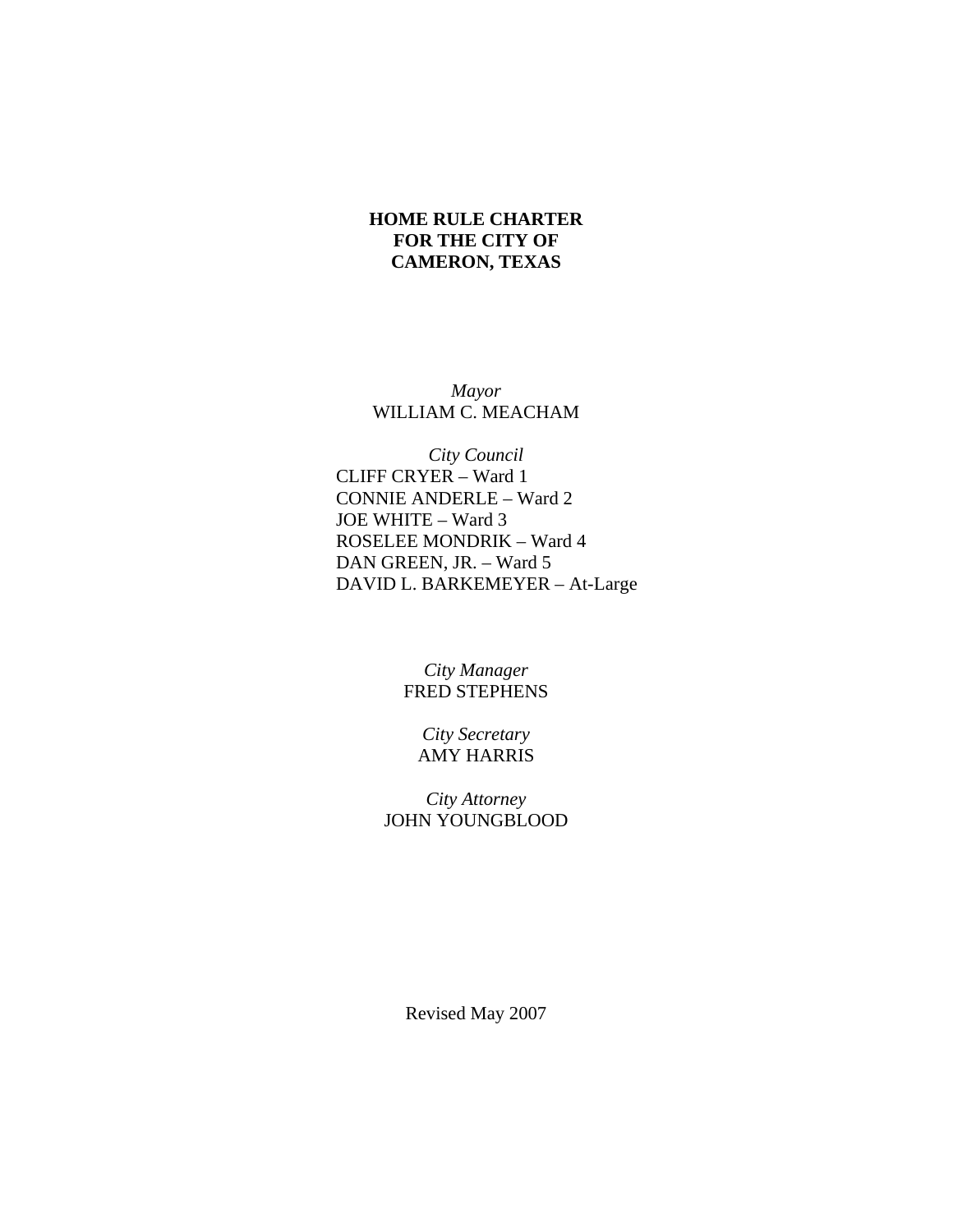# **TABLE OF CONTENTS**

# **ARTICLE I**

Section 1. Incorporation

- 2. Form of government
- 3. Power of the city
- 4. Special provision for damage suits
- 5. Eminent domain
- 6. Street powers
- 7. Street improvements
- 8. Extending city limits upon petition
- 9. Extending city limits by action of the city council
- 10. Sanitary sewer system
- 11. Nuisances, Etc.

# **ARTICLE II**

Section 12. Number, election and term of mayor and council members

- 13. Qualifications
- 14. Compensation of mayor and members of council
- 15. Presiding officer: Mayor
- 16. Vacancies in the council
- 17. Powers
- 18. Administrative departments
- 18-A. City manager
- 19. City Secretary
- 20. Appointments of city judge and clerk
- 21. Induction of council into office: Meeting of council
- 22. Council to be judge of qualifications of its members
- 23. Rules of proceedings: Minutes
- 24. Ordinances
- 25. Procedure for passage of ordinances
- 26. Independent audit

# **ARTICLE III**

Section 27. City attorney, appointment

- 28. City attorney, qualifications
- 29. City attorney, powers and duties

# **ARTICLE IV**

Section 30. Fiscal year

- 31. Preparation and submission of budget
- 32. Budget, a public record
- 33. Publication of notice of public hearing
- 34. Public hearing on budget
- 35. Vote required for adoption
- 36. Date of final adoption; failure to adopt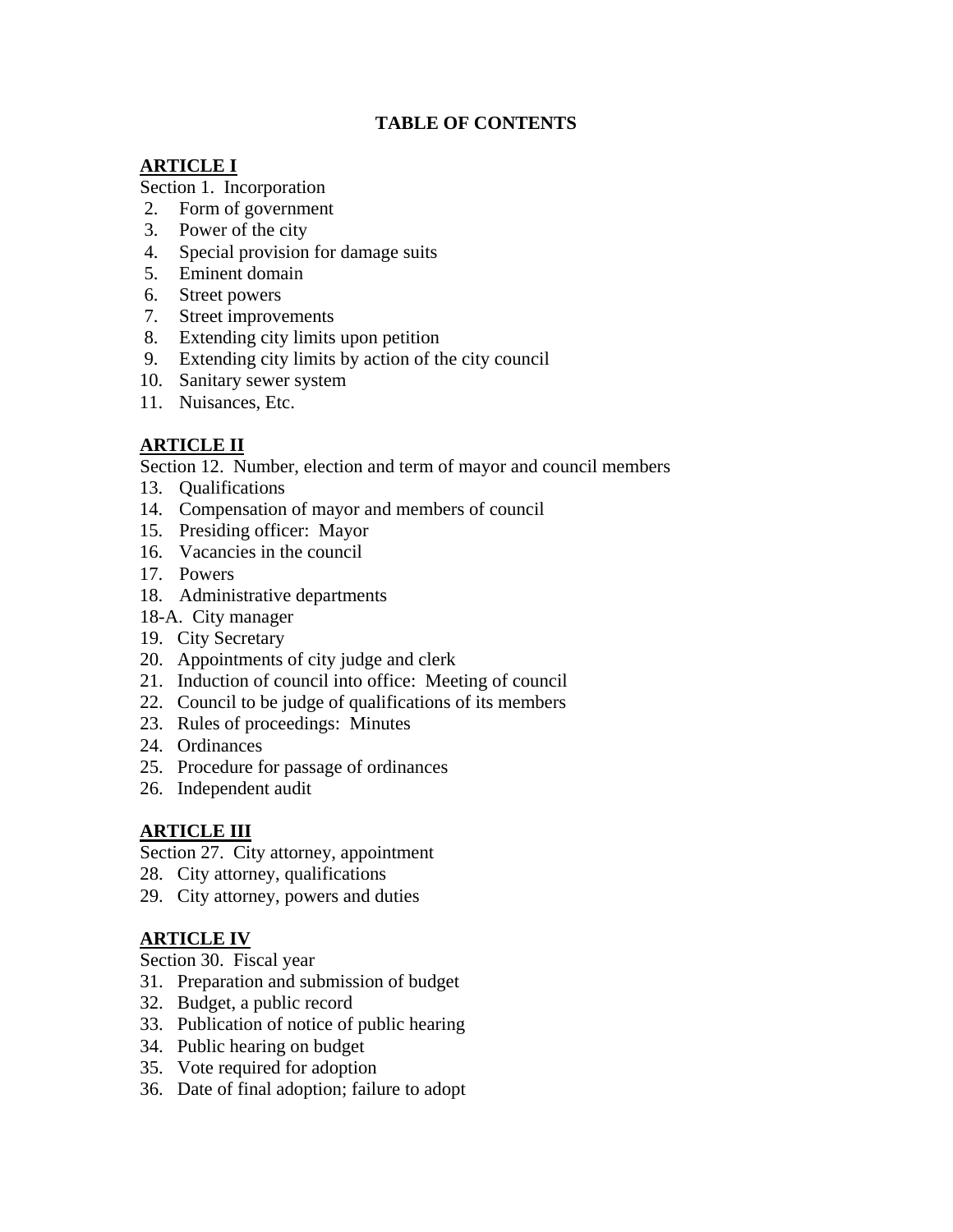- 37. Effective date of budget; certification; copies made available
- 38. Budget establishes appropriation
- 39. Budget establishes amount to be raised by property tax
- 40. Budget message; current operations
- 41. Budget message; supporting schedules
- 42. Budget
- 43. Anticipated revenues compared with other years
- 44. Proposed expenditures; comparison with other years
- 45. Contingent appropriation

# **ARTICLE V**

Section 46. Power to incur indebtedness by issuing bonds and notes

- 47. Form and content of bond election ordinance
- 48. Bond ordinance: Vote required
- 49. Ordinances previously authorized by election not subject to referendum
- 50. Form and content when two or more projects are combined
- 51. Referendum on bond ordinance
- 52. Public sale

# **ARTICLE VI**

Section 53. Director of finance; appointment

- 54. Director of finance; surety bonds
- 55. Director of finance; powers and duties
- 56. Transfers of appropriations
- 57. Accounting supervision and control
- 58. Appropriations lapse at end of year
- 59. Fees shall be paid to city government
- 60. Purchases
- 61. Lease or Sale of city property; procedure for
- 62. Purchase procedure
- 63. Disbursement of funds
- 64. Borrowing in anticipation of property taxes
- 65. Borrowing in anticipation of other revenue
- 66. Sales of notes; report of sale

# **ARTICLE VII**

Section 67. Division of assessment

- 68. Property subject to tax; method of assessment
- 69. Taxes; when due and payable
- 70. Delinquent tax statement
- 71. Tax rates
- 72. Tax liens
- 73. Seizure and sale of personal property

# **ARTICLE VIII**

Section 74. Municipal elections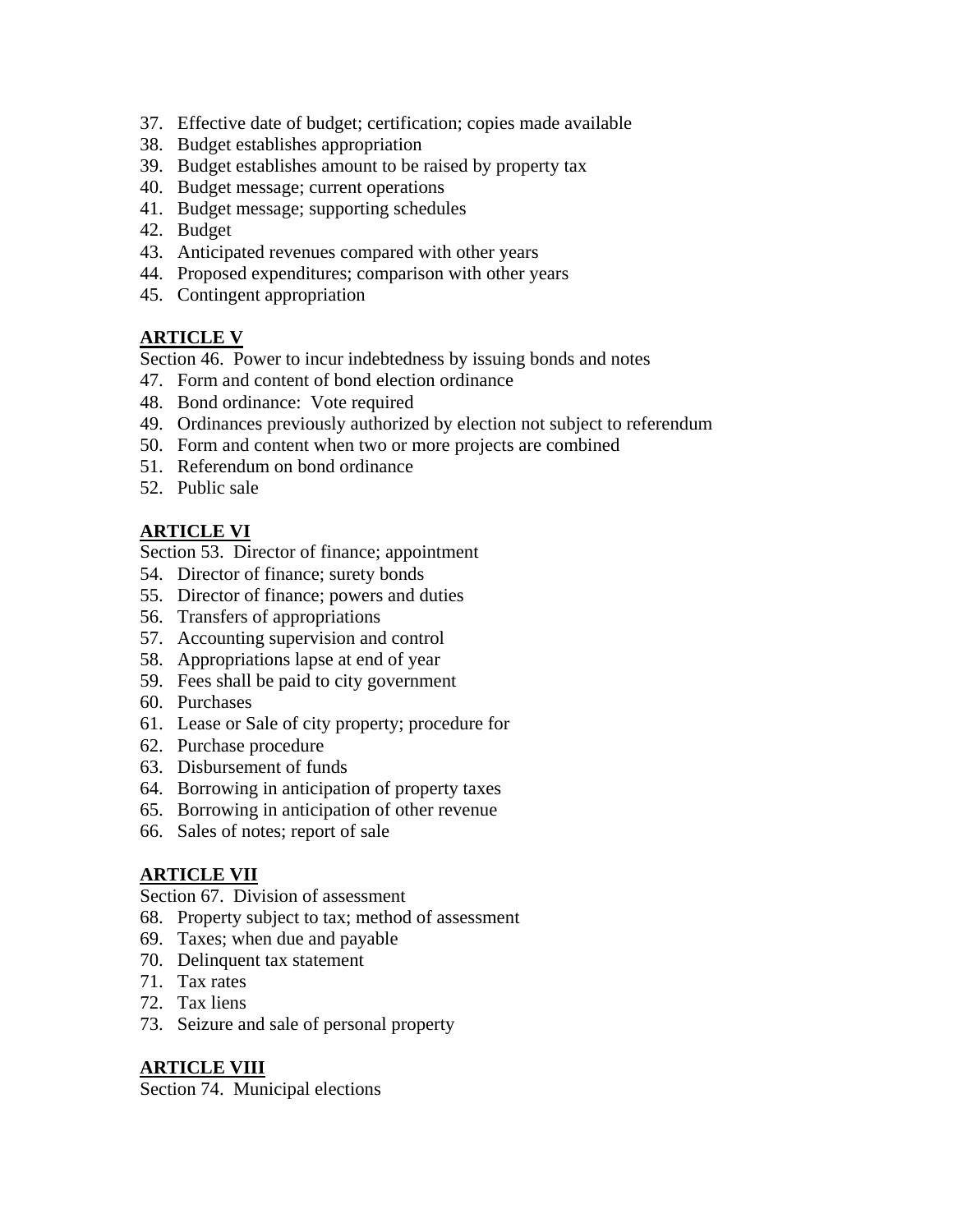- 75. Regulation of elections
- 76. How to get name on ballot
- 77. Official ballots
- 78. Laws governing city election
- 79. Canvassing elections

# **ARTICLE IX**

Section 80. Power of initiative

- 81. Power of referendum
- 82. Form of petition; committee of petitioners
- 83. Filing, examination, and certification of petitions
- 84. Amendment of petitions
- 85. Effects of certification of referendum petitions
- 86. Consideration by council
- 87. Submission to voters
- 88. Form of ballot for initiated and referred ordinances
- 89. Results of election
- 90. Repealing ordinances: Publication
- 91. Recall, generally
- 92. Recall procedure
- 93. Recall petitions
- 94. Recall election
- 95. Ballots in recall election
- 96. Result of recall election
- 97. Limitations on recalls
- 98. District judge may order election

# **ARTICLE X**

Section 99. Powers of the city

- 100. Franchises; power of council
- 101. Franchise value not to be allowed
- 102. Right of regulation
- 103. Franchises not exclusive
- 104. Other conditions
- 105. Franchise records
- 106. Accounts of city owned utilities
- 107. Regulations of rates and services

# **ARTICLE XI**

# Section 108. Publicity of records

- 109. Personal interest
- 110. Oath of Office
- 111. Bonds, discharge of officers and employees
- 112. Zoning ordinances
- 113. Disabled employees; pensions, insurance
- 114. Effect of this Charter on existing law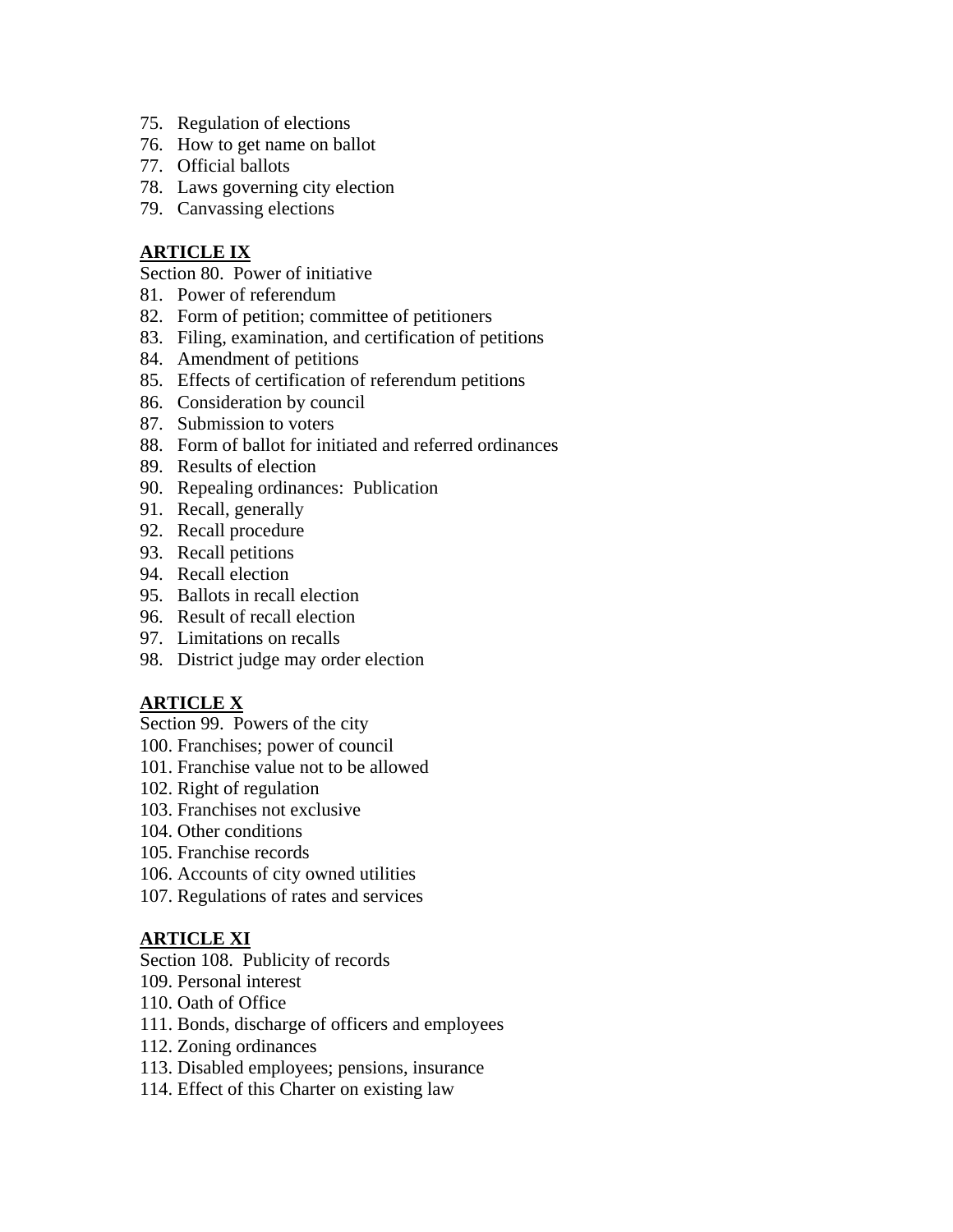115. Amending the Charter

116. Seperability clause

117. City depository

118. Official newspaper

119. Grammatical construction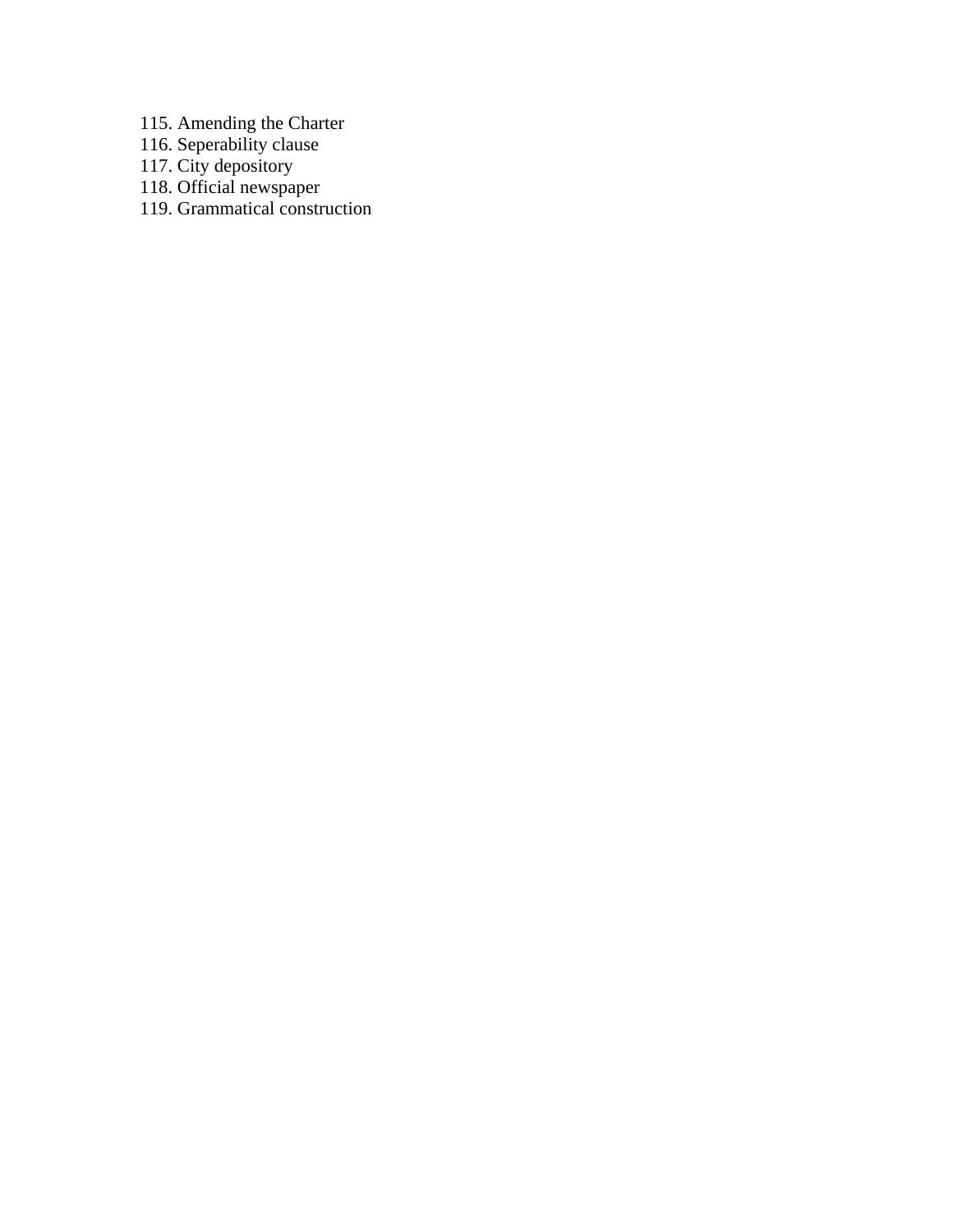#### **HOME RULE CHARTER**

# **FOR THE CITY OF**

# **CAMERON, TEXAS**

#### **PREAMBLE**

In thankful recognition of the leadership of Almighty God, we, the people of Cameron, Texas, humbly invoking His blessings, do ordain and establish this Charter.

#### **ARTICLE I**

#### **INCORPORATION: FORM OF GOVERNMENT COR-PORATE AND GENERAL POWER**

Section 1. Incorporation

- 2. Form of Government
- 3. Powers of the City
- 4. Special Provision for Damage Suits
- 5. Eminent Domain
- 6. Street Powers
- 7. Street Improvements
- 8. Extending City Limits upon Petition
- 9. Extending City Limits by Action of the City Council
- 10. Sanitary Sewer System
- 11. Nuisances, Etc.

#### **SECTION 1. -INCORPORATION:**

The inhabitants of the city of Cameron, within the corporate limits as now established or as hereafter established in manner provided by this charter, shall continue to be a municipal body politic and corporate in perpetuity, under the name of the "City of Cameron."

 The boundaries of the city shall be those established by ordinances of the city council. The city secretary shall keep a correct and complete description of the city boundaries indicating all annexations and disannexations.

#### **SECTION 2. -FORM OF GOVERNMENT:**

The governing body of the city of Cameron shall be a mayor-council composed of five (5) council members elected from single member districts, a sixth council member elected at large from the city of Cameron and a ceremonial mayor elected at large from the city of Cameron, Texas. As hereinafter used in the Charter, the word council shall be construed to mean a mayor and six council members. Pursuant to its provisions and subject only to the limitations imposed by the state constitution and by this charter, all powers of the city shall be vested in the elected council which shall enact local legislation, adopt budgets, determine policies and execute the laws and administer the government of the city. All powers of

the city shall be exercised in the manner prescribed by the Charter, or if the manner be not prescribed then in such manner as may be prescribed by ordinance.

The use of the term ceremonial mayor shall not be construed to prohibit the mayor from voting upon all matters considered by the council, in case of a tie vote. The five single member districts hereinafter described and delineated in this ordinance may have their boundaries periodically adjusted by the council in accordance with subsequently acquired population information from the United States Bureau of the Census. Said boundary adjustments, if necessary, to be made by the council, without the requirement or necessity of submitting said boundary adjustments to a vote of the voters.

#### **SECTION 3. -POWERS OF THE CITY:**

The city shall have all the powers granted to municipal corporations and to cities by the constitution and laws of the state of Texas, together with all the implied powers necessary to carry into execution all the powers granted. The city may acquire property within or without its corporate limits for any city purpose in fee simple or any lesser interest or estate, by purchase, gift, devise, lease, or condemnation, and may sell, lease, mortgage, hold, manage and control such property as its interests may require; and, except as prohibited by the constitution of this state or restricted by this charter, the city shall and may exercise all municipal powers, functions, rights, privileges and immunities of every name and nature whatsoever. The city may use a corporate seal; may sue and be sued, may contract and be contracted with; may implead and be impleaded in all courts and places and in all matters whatever; may cooperate with the government of the state of Texas or any agency thereof, the Federal Government or any agency thereof, or any political subdivision of the State of Texas, to accomplish any lawful purpose for the advancement of the interest, welfare, health, morals, comfort, safety and convenience of the city or its inhabitants; and may pass such ordinances as may be expedient for maintaining and promoting the peace, welfare and government of the city, and for the performance of the functions thereof. The enumeration of particular powers by this charter shall not be deemed to be exclusive, and in addition to the powers enumerated therein or implied thereby, or appropriate to the exercise of such powers it is intended that the city of Cameron shall have and may exercise, all powers of local self-government, and all powers enumerated in Chapter 13, Title 28, Article 1175 of the revised Civil Statutes of the State of Texas, of 1925, and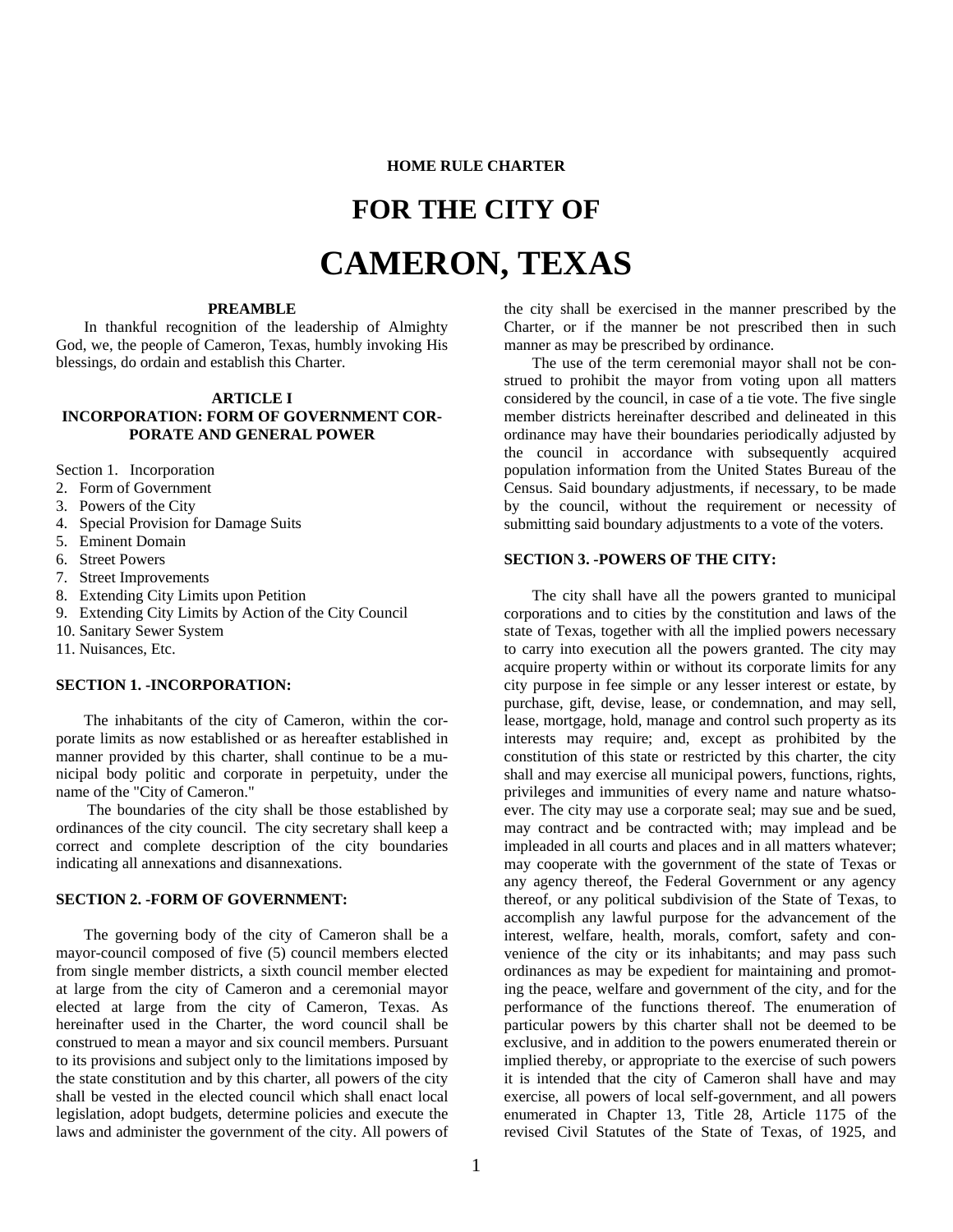amendments thereto and hereafter enacted, or any other powers which, under the constitution and laws of the State of Texas, it would be competent for this charter specifically to enumerate.

#### **SECTION 4. -SPECIAL PROVISION FOR DAMAGE SUITS:**

Before the city shall be liable to damage claim or suit for personal injury or damage to property, the person who is injured or whose property is damaged or someone in his behalf shall file with the city secretary notice in writing within 90 days after the occurring of the alleged injury of damage, stating specifically in such notice when, where and how the injury or damage was sustained, and setting forth the extent of the injury or damage as accurately as possible. No action at law for damages shall be brought against the city for personal injury or damage to property prior to the expiration of sixty days after the notice hereinbefore described has been filed with the city secretary. The notice and statement provided for in this Section shall constitute an offer in compromise on the part of the claimant and shall never be taken as an admission against said claimant of any fact or opinion stated therein or be introduced into evidence for any purpose, except to prove jurisdiction of the court, in any suit brought by the claimant, his or her heirs, executors, administrators or assigns, against the city, its assignees, successors or its or their employees or agents, their heirs, administrators, executors or assigns.

#### **SECTION 5. -EMINENT DOMAIN:**

The city shall have the full right, power and authority to exercise the power of eminent domain when necessary or desirable to carry out any of the powers conferred upon it by this charter or by the constitution or laws of the State of Texas. In all cases where the city seeks to exercise the power of eminent domain, it may be controlled, as nearly as practicable, by the laws governing the condemnation of property by railroad corporations in this state, the city taking the position of the railroad corporation in any such case. The city may also exercise the power of eminent domain in any other manner authorized or permitted by the constitution and laws of this state. The power of eminent domain hereby conferred shall include the right of the city to take the fee in the lands so condemned and such power and authority shall include the right to condemn public property for such purposes. The city shall have and possess this power of condemnation for any municipal or public purpose, even though not specifically enumerated herein or in this charter.

#### **SECTION 6. -STREET POWERS:**

 The city of Cameron shall have the power to lay out, establish, open, alter, widen, lower, extend, grade, abandon, discontinue, abolish, close, care for, pave, supervise, maintain and improve streets, alleys, sidewalks, parks, squares, public places, and bridges; and regulate the use thereof and require the removal from streets, alleys, sidewalks, parks, other public property or places of all obstructions and encroachments of every nature or character upon any of said streets, sidewalks, alleys and other public properties.

#### **SECTION 7. -STREET IMPROVEMENTS:**

The city of Cameron shall have exclusive dominion, control and jurisdiction in, upon and over and under the public streets, avenues, alleys and highways of the city, and may provide for the improvement thereof by paving, repaving, raising, draining or otherwise. The provisions of Chapter 106, Fortieth Legislature, First Called Session, Acts 1927, together with existing amendments and all such amendments as hereinafter may be made, are expressly adopted and made a part of this charter. Such exclusive dominion, control and jurisdiction in, upon, over and under the public streets, avenues, alleys and highways of the city shall also include, but not be limited to, the right to regulate, locate, relocate, remove, or prohibit the location of all utility pipes, lines, wires, or other property.

#### **SECTION 8. -EXTENDING CITY LIMITS UPON PETITION:**

 Whenever a majority of the qualified voters who are citizens of the State of Texas and inhabitants of any territory adjoining Cameron, as said territory may be designated by the city council or in case there are no qualified voters in said territory, then when persons owning a majority of land in area in said territory desires the annexation of such territory to Cameron, they may present a written petition to that effect to the city council and shall attach to said petition the affidavit of one or more of their number to the effect that said petition is signed by a majority of such qualified voters, or in case there are no qualified voters said affidavit shall be to the effect that there are no qualified voters in said territory; and that the persons signing said petition own a majority of the land in area in said territory, and thereupon the city council at regular sessions held not sooner than twenty days after the presentation of said petition may by ordinance annex such territory to Cameron and thenceforth the said territory shall be a part of Cameron, and the inhabitants thereof shall be entitled to all of the rights and privileges of other citizens and shall be bound by the acts, ordinances, resolutions and regulations of said city.

#### **SECTION 9. -EXTENDING LIMITS BY ACTION OF THE CITY COUNCIL**:

The city council shall have power by ordinance to fix the boundary limits of Cameron; and to provide for the extension of said boundary limits and annexation of additional territory lying adjacent to said city, with or without the consent of the territory and inhabitants annexed. Upon the introduction of such an ordinance in the city council, it shall be published in the official newspaper in Cameron one time, and shall not thereafter be finally acted upon until at least thirty days have elapsed after the first publication thereof. Any citizen of Cameron, or of the territory to be annexed, shall have the right to contest said annexation by filing with the city council a written petition setting out their reasons for said contest, and after such citizen or citizens shall have been given an opportunity to be heard, said ordinance, in original or amended form, as said city council in its judgment may determine, shall be finally passed, and the territory so annexed shall be a part of Cameron, and the inhabitants thereof shall be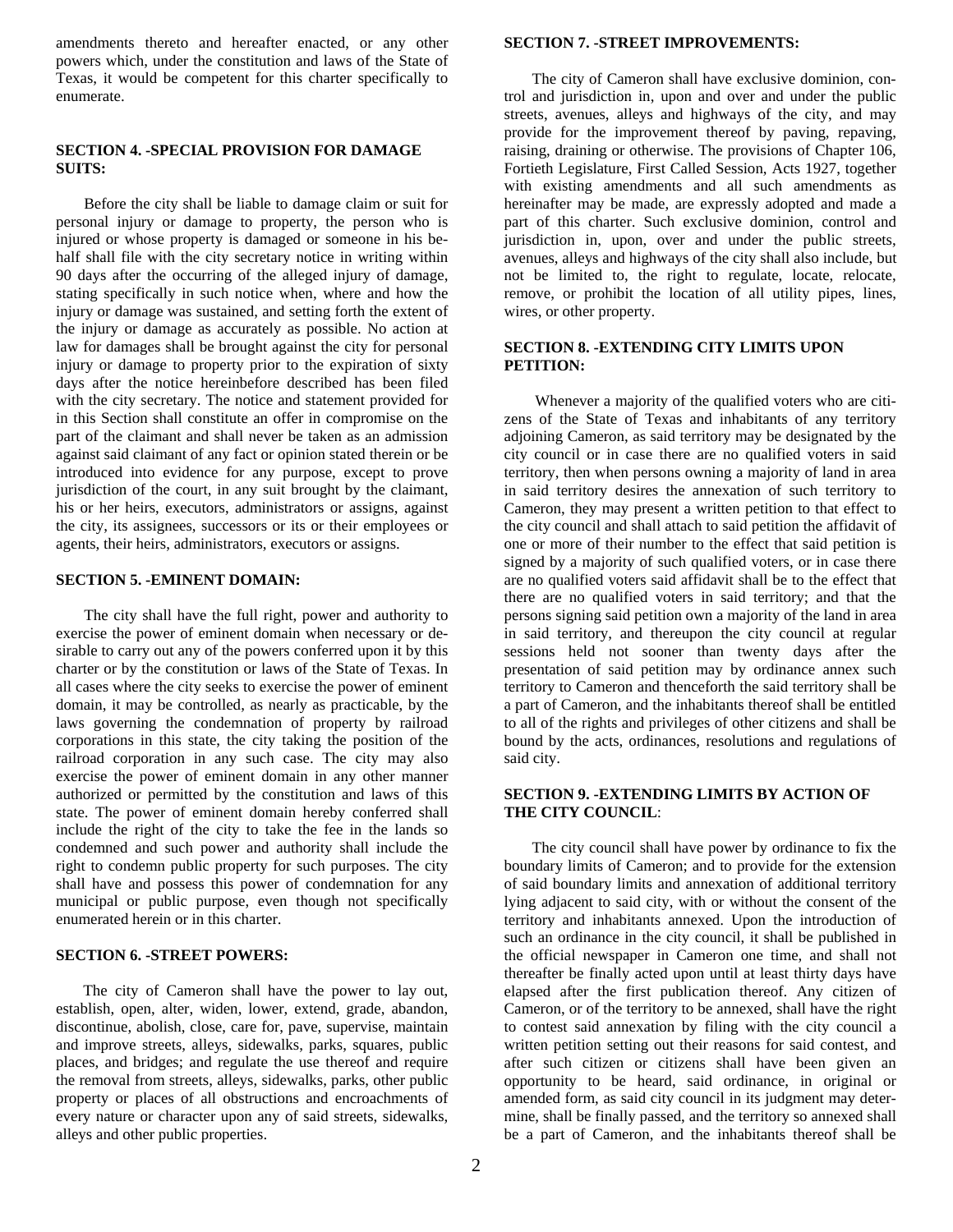entitled to all rights and privileges of other citizens and shall be bound by the acts, ordinances, resolutions and regulations of said city.

#### **SECTION 10. -SANITARY SEWER SYSTEM:**

The city shall have the power to provide for a sanitary sewer system and to require property owners to connect their premises with such sewer system; and to provide for fixing penalties for failure to make sanitary sewer connections and shall further, have the right to fix charges and compensation to be charged by the city for sewage service, providing rules and regulations for the collection thereof.

#### **SECTION 11. -NUISANCES, ETC.**

The city shall have the power to define all nuisances and prohibit the same within the city and outside the city limits for a distance of 5,000 feet; to have power to police all parks, grounds and boulevards owned by said city and lying outside of said city, to prohibit the pollution of any stream, drain or tributaries, thereof, which may constitute the source of water supply of the city and to provide for policing the same as well as to provide for the protection of any water sheds and the policing of same; to inspect dairies, slaughter pens, and slaughter houses inside and outside the limits of the city, from which meat or milk is furnished to the inhabitants of the city of Cameron.

#### **ARTICLE II**

Section 12. Number, Election and Term of Mayor and Councilmen

- 13. Qualifications
- 14. Compensation of Mayor and Members of Council.
- 15. Presiding officer: Mayor
- 16. Vacancies in the Council
- 17. Powers
- 18. Administrative Departments.
- 19. City Secretary
- 20. Appointments of City Judge and Clerk
- 21. Induction of Council into office: Meetings of Council
- 22. Council to be Judge of Qualifications of its members.
- 23. Rules of Proceedings: Minutes
- 24. Ordinances
- 25. Procedure for Passage of Ordinances
- 26. Independent Audit

#### **SECTION 12. -NUMBER, ELECTION AND TERM OF MAYOR AND COUNCILMEN:**

The members of the council of the city of Cameron shall hold their offices for a term of two (2) years and until their successors have been elected and duly qualified.

One council member shall be elected at large from the city of Cameron and the remaining five council members shall be elected by wards. Ward one, three and five and the at large Ward to be filled on the odd numbered years and Wards two and four and the mayor shall be filled on the even numbered years. Candidates shall announce for Ward and be entered on the ballot in that manner. In the event the election of a council member cannot be determined because of a tie vote, the council shall call a special election within thirty (30 days to determine the winner between the candidates receiving the tie vote. The candidate receiving the highest number of qualified votes in such election shall be declared elected.

Only those persons residing in the respective single member districts hereinabove referred to and being otherwise qualified, shall be entitled to vote for the respective candidate or candidates seeking election to the position of council member for that respective ward. The polling stations at the election herein referred to shall be at City Hall or any other place(s) as approved by the United States Justice Department.

#### **SECTION 13. -QUALIFICATIONS:**

Each council member shall be a resident of the city of Cameron, and have qualifications of voters therein and further each council member running for a specific ward other than a candidate seeking the office of mayor or council member at large shall be a resident of the respective ward for election to which position said person files. The council member and other officers of the city shall not be indebted to the city; shall not hold any other public office; and shall not be interested in the profits of any contract, job or work for the municipality or interested in the sale to the city of any supplies, equipment, material or articles purchased. Any officer or council member of the city who shall cease to possess any qualifications herein required shall forfeit his office or position and any contract in which any officer shall or may become interested shall be void.

 Regardless of any other provision in the Charter of the city of Cameron to the contrary notwithstanding, if any, no person shall hold the position of council member or mayor unless said person is a resident of the city and of the respective district six (6) months preceding the first day of the filing period.

#### **SECTION 14. -COMPENSATION OF MAYOR AND MEMBERS OF COUNCIL:**

The mayor and members of the city council may receive such pay or compensation, including necessary expenses incurred in the performance of their official duties, as may be prescribed and set by ordinance.

#### **SECTION 15. -PRESIDING OFFICER: MAYOR:**

The mayor shall preside at meetings of the council and shall be entitled to vote upon all matters considered by the council, in case of a tie vote the mayor shall exercise such other powers and perform such other duties as are or may be conferred and imposed upon him by the charter and the ordinances of the city. The mayor shall execute the laws and administer the government of the city. He shall be recognized as the head of the city government for all ceremonial purposes, by the courts for civil process and by the government for purposes of military law. In times of public danger or emergency, the mayor shall take command of the police, maintain law and order and enforce the law. If a vacancy occurs in the office of the mayor or in case of his absence or disability, the mayor pro-tem shall act as mayor until a successor is elected and has qualified.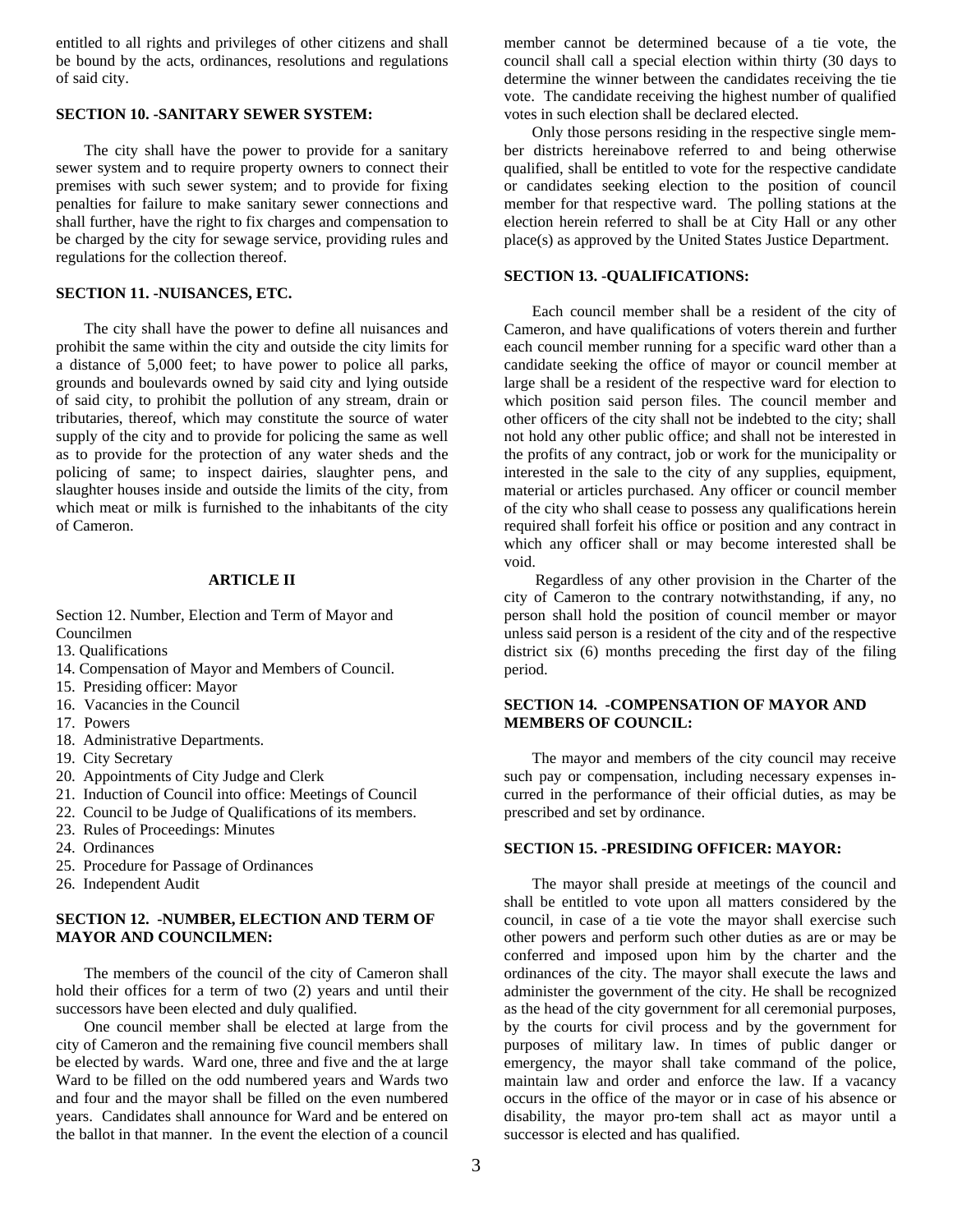#### **SECTION 16. -VACANCIES IN THE COUNCIL:**

A vacancy in the council shall be filled by a majority vote of the remaining members of the council. The person elected to fill such vacancy shall be a qualified voter residing in the city and having the proper qualifications. Any person elected to fill such a vacancy, as hereinabove provided in this section, shall hold such office until the next general election after he takes office; and at the next general election such office shall be filled in the same manner as herein provided for general elections, with the person elected thereat holding his office only until the expiration of the term of office for the place to which he is elected, as such terms are set out by this Charter. When more than one vacancy shall develop at one time, then a special election shall be called within forty-five days and any vacancy filled in the same manner as herein provided for general elections; provided, however, if such vacancies occur within ninety days of a general election, then no special election shall be called.

#### **SECTION 17. -POWERS:**

All powers of the city and the determination of all matters of policy shall be vested in the council. Without limitation of the foregoing and among the other powers that may be exercised by the council, the following are hereby enumerated for greater certainty.

(1) Establish administrative departments and provide salaries for all city employees.

- (2) Adopt budget of the city.
- (3) Authorize the issuance of bonds by a bond ordinance.

(4) Inquire into the conduct of any officer, department or agency of the city and make investigation as to municipal affairs and authorize the correction of irregularities.

- (5) Adopt plats.
- (6) Adopt and modify the official map of the city.

(7) Adopt, modify and carry out plans proposed for the planning, replanning, improvement, and redevelopment of neighborhoods and for the replanning, reconstruction, or redevelopment of any area or district, which may have been destroyed in whole or part by disaster.

(8) Provide for the establishment and designation of fire limits and prescribe the kind and character of building or structures or improvements to be erected therein, and

provide for the erection of fireproof buildings within certain limits, and provide for the condemnation of dangerous structures or buildings or dilapidated buildings or buildings calculated to increase the fire hazard, and the manner of their removal or destruction.

#### **SECTION 18. -ADMINISTRATIVE DEPARTMENTS:**

There are hereby created the following administrative departments: Finance, Police, Fire, Law, Public Works, Health, Recreation, and Water. The council may consolidate any of the above departments by ordinance and may create such other departments as the council deems necessary by ordinance.

#### **SECTION 18-A. -CITY MANAGER:**

(1) Appointment and Term.

The city council shall appoint a manager whose term of office shall be governed by the will and pleasure of the city council and whose duties shall be prescribed and defined by the city council by ordinance and resolution in addition to the duties described in this charter and not inconsistent with the provisions of the charter. The city council may enter into an employment contract with the city manager that prescribes the conditions of employment as the city council determines appropriate, including a definite term.

(2) Duties.

The city manager shall,

- (a) be the chief administrative officer of the city;
- (b) receive such compensation as may be provided by the city council;
- (c) be subject to removal by the city council. He may demand written charges and a public hearing on the same before the city council at any time between the issuance of the order of removal and the date on which it takes effect;
- (d) be responsible to the city council for the proper administration of all the affairs of the city, including the appointment and termination of all supervisory personnel, subject to council confirmation;
- (e) make recommendations to the city council on all matters concerning the administration of the city;
- (f) have superintendence over such departments, make contracts with reference to supplies and routine service, and may disburse funds in the discharge of his duties under such regulations as the city council may prescribe;
- (g) make reports in writing to the city council and shall make such special reports as the city council may from time to time request;
- (h) attend all meetings of the city council and take part in discussion of matters pertaining to the city but shall have no vote;
- (i) from time to time, make suggestions to the city council and keep it fully advised as to all matters pertaining to the city;
- (j) devote full time to the service of the city and never have any private interest, directly or indirectly, in any contract with the city or to which the city is a party.
- (3) Acting City Manager.

By letter filed with the city secretary, the city manager may designate a city officer to exercise the powers and perform the duties of city manager during the manager's temporary absence or disability. The city council may revoke such designation at any time and appoint another officer of the city to serve until the city manager returns.

#### **SECTION 19. -CITY SECRETARY:**

The city manager shall appoint a competent person to be secretary of the city, subject to the council's confirmation. He shall give notices of council meetings, shall keep the journal of its proceedings and shall authenticate by his signature and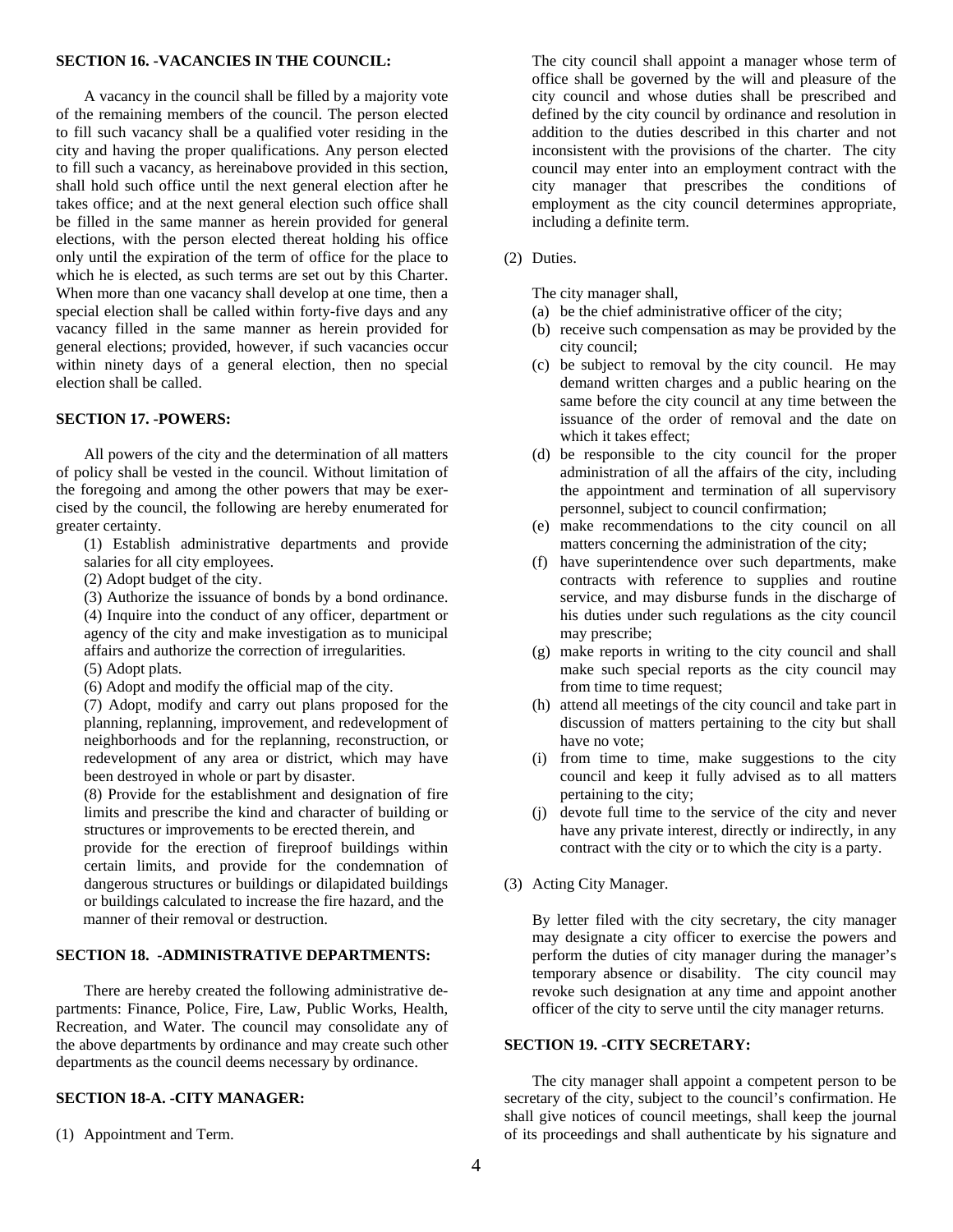record in full, in a book kept for the purpose, all ordinances and resolutions, and shall perform such other duties as may be assigned him by the council. The city manager may assign all the duties of director of finance, and-or all the duties of assessor and collector of taxes of the city to the city secretary.

#### **SECTION 20. -APPOINTMENTS OF CITY JUDGE**

 The city judge shall be appointed by the city council. The judge shall be appointed for a term of two (2) years. He shall receive a salary as may be fixed by the council; however, the salary shall in no case be determined by the fees or fines received by the corporation court. The judge shall be judge of the corporation court, which shall have the jurisdiction and shall be conducted in the manner prescribed and authorized by law. All costs and fines imposed by the corporation court, or by any court in any cases appealed from judgments of the corporation court, shall be paid into the treasury for the use and benefit of the city. The city secretary or his deputy may be clerk of the corporation court. The clerk of the said court and his deputies shall have the power to administer oaths and affidavits, make certificates, affix the seal of said city thereto, and generally do and perform any and all acts usual and necessary by clerks of courts in conducting the business thereof.

#### **SECTION 21. -INDUCTION OF COUNCIL INTO OFFICE:**

#### **Meetings of Council:**

On the first meeting next following the regular municipal election or as soon thereafter as practicable, the council shall meet at the usual place for holding meetings and the newly elected members shall qualify as prescribed by law and assume the duties of office. The council shall at this time and meeting select one of its members to serve as mayor pro-tem, and he shall perform all the duties of the mayor in his absence or disability. Thereafter, the council shall meet regularly at such times as may be prescribed by ordinance, but not less frequently than once each month. Special meetings shall be called by the city secretary upon request of the mayor or four councilmen. A quorum shall be four council member, excluding the Mayor.

#### **SECTION 22. -COUNCIL TO BE JUDGE OF QUALIFICATIONS OF MEMBERS:**

The council shall be the judge of the election returns and qualifications of its members and for such purpose shall have power to subpoena witnesses and require the production of records but the decision of the council in any such case shall be subject to a review by the courts.

#### **SECTION 23. -RULES OR PROCEEDINGS: MINUTES:**

 The council shall determine its own rules and order of business. It shall keep minutes of its proceedings and such minutes shall be open to public inspection.

#### **SECTION 24. -ORDINANCES:**

In addition to such acts of the council as are required by

statute or by this Charter to be by ordinance, every act of the council establishing a fine, forfeiture, or other penalty or providing for the expenditure of funds or for the contracting of indebtedness shall be by ordinance. The enacting clause of all ordinances shall be: BE IT ORDAINED BY THE CITY COUNCIL OF CAMERON.

#### **SECTION 25. -PROCEDURE FOR PASSAGE OF ORDINANCES:**

Every ordinance shall be introduced in written or printed form and, upon passage, shall take effect at the time indicated therein; provided that any ordinance imposing a penalty, fine or forfeiture for a violation of its provisions shall become effective immediately after its publication as required by Law. The city secretary shall give notice of the passage of every ordinance imposing a penalty, fine or forfeiture for a violation of the provisions thereof, by causing the descriptive caption or title, including the penalty, of any ordinance to be published in the official newspaper in the city of Cameron at least twice within ten days after the passage of said ordinance. He shall note on every ordinance the caption of which is hereby required to be published, and on the record thereof, the fact that same has been published as required by the charter, and the date of such publication, and promulgation of such ordinance, provided that the provisions of this section shall not apply to the correction, amendment, revision and modification of the ordinances of the city for publication in book or pamphlet form. Every ordinance shall be authenticated by the signature of the mayor and city secretary and shall be systematically recorded in an ordinance book in a manner approved by the council. It shall only be necessary to record the caption or title of ordinances in the Minutes of Council meetings. The council shall have power to cause the ordinances of the city to be corrected, amended, revised, codified and printed in code form as often as the council deems advisable, and such printed code, when adopted by the council, shall be in full force and effect without the necessity of publishing the same or any part thereof in a newspaper. It shall be necessary to the validity of any ordinance that it shall be read at two regular meetings of the city council of the city of Cameron before final passage thereof, except, however, where otherwise provided in this charter and provided that upon a finding by the council of an emergency, an ordinance may be passed upon one reading at any meeting of the city council. An emergency, as herein used, shall mean only war, public disaster or a situation involving the actual operation of the government of the city of Cameron.

#### **SECTION 26. -INDEPENDENT AUDIT:**

 Prior to the end of each fiscal year, the council shall employ a practicing certified public accountant, who is licensed by the State of Texas, to make an independent audit of accounts and other evidences of financial transactions of the city government and shall submit a report to the council. Notice shall be given by publication in the official newspaper in the city of Cameron that the audit is on file at the City Hall for inspection. Such accountant shall have no personal interest, direct or indirect, in the fiscal affairs of the city government. They shall not maintain any accounts or records of the city business, but within the specifications approved by the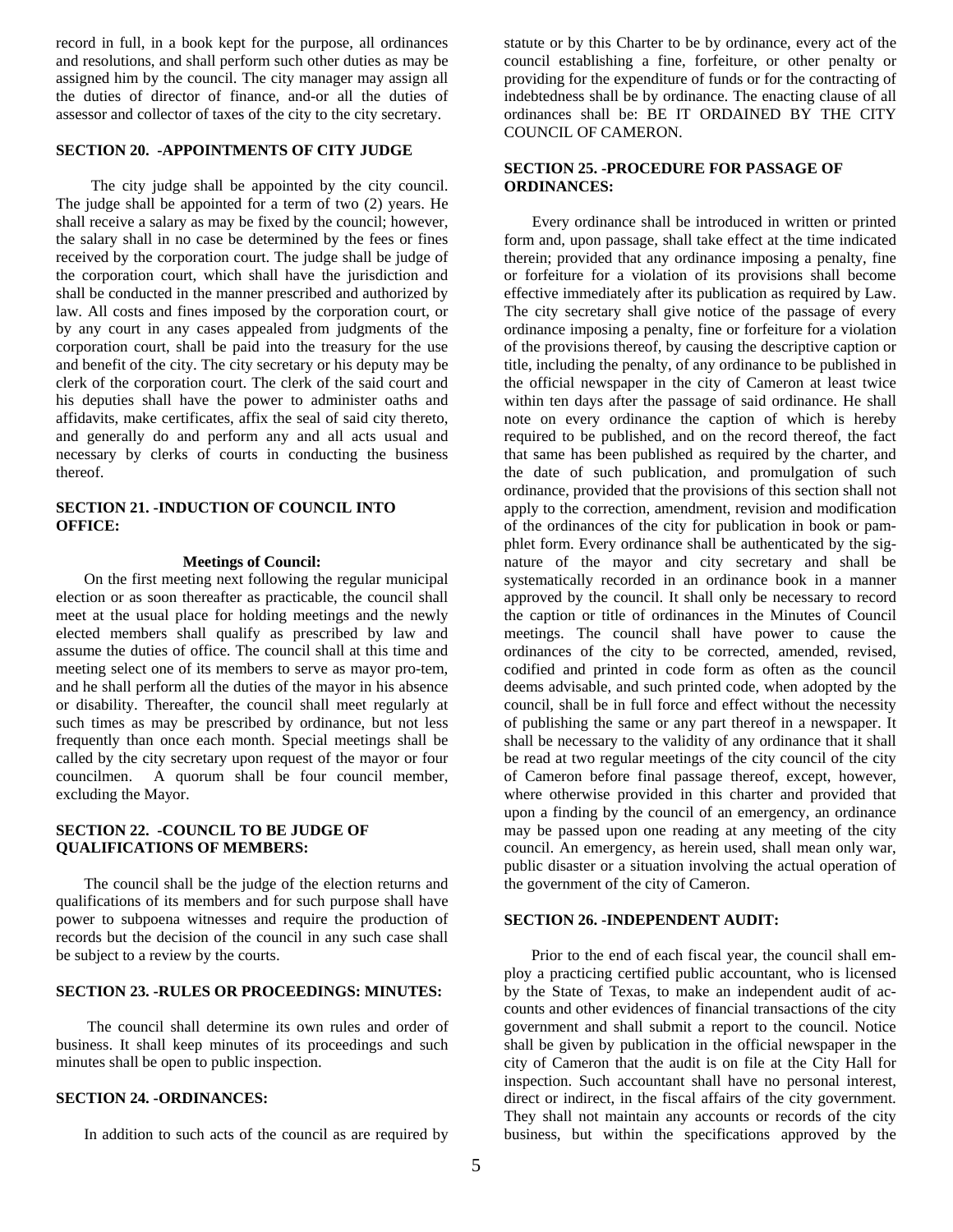council, shall post audit the books and documents kept by the department of finance and any separate or subordinate accounts kept by any other office, department, or agency of the city government is licensed to practice in the State of Texas and who is a resident of the city of Cameron.

#### **ARTICLE III DEPARTMENT OF LAW**

Section 27. City attorney, appointment 28. City attorney, qualifications 29. City attorney, powers and duties

#### **SECTION 27. -CITY ATTORNEY, APPOINTMENT:**

There shall be a department of law, the head of which shall be the city attorney, who shall be appointed by the council.

#### **SECTION 28. -CITY ATTORNEY, QUALIFICATIONS:**

 The city attorney shall be a qualified attorney-at-law who is licensed to practice in the state of Texas.

#### **SECTION 29. -CITY ATTORNEY, POWERS AND DUTIES:**

The city attorney shall be the chief legal advisor of the council, of all offices, departments and agencies and of all officers and employees in the matters relating to their official powers and duties. He shall represent the city in all legal proceedings. It shall be his duty to perform all services incident to his position as may be required by statute, by this Charter or by ordinance.

#### **ARTICLE IV THE BUDGET**

Section 30. Fiscal year

- 31. Preparation and submission of budget
- 32. Budget, a public record
- 33. Publication of notice of public hearing
- 34. Public hearing on budget
- 35. Vote required for adoption
- 36. Date of final adoption; failure to adopt
- 37. Effective date of budget; certification; copies made available.
- 38. Budget establishes appropriation
- 39. Budget establishes amount to be raised by property tax
- 40. Budget message; current operations
- 41. Budget message; supporting schedules
- 42. Budget
- 43. Anticipated revenues compared with other years
- 44. Proposed expenditures; comparison with other years
- 45. Contingent appropriation

#### **SECTION 30. -FISCAL YEAR:**

The fiscal year of the city government shall begin on the first day of October and shall end on the last day of September of each calendar year. Such fiscal year shall also constitute the budget and accounting year. As used in this charter the term "Budget Year" shall mean the fiscal year for which any particular budget is adopted and in which it is administered.

#### **SECTION 31. -PREPARATION AND SUBMISSION OF BUDGET:**

The mayor, at least forty-five days prior to thc beginning of each budget year, shall submit to the council a proposed budget and an explanatory budget message in the form and with the content provided by sections 41 and 43. For such purpose, at such date as he shall determine, he, or an officer designated by him shall obtain from the head of each office, department or agency estimates of revenue and expenditures of that office, department or agency, detailed by organization units and character and object of expenditure, and such other supporting data as he may request. In preparing the budget, the mayor shall review the estimates, shall hold hearings thereon and may revise the estimates, as he may deem advisable.

#### **SECTION 32. -BUDGET A PUBLIC RECORD:**

The budget and budget message and all supporting schedules shall be a public record in thc office of the city secretary open to public inspection by anyone. The mayor shall cause sufficient copies of the budget and budget messages to be prepared for distribution to interested persons.

#### **SECTION 33. -PUBLICATION OF NOTICE OF PUBLIC HEARING:**

At the meeting of the council at which the budget and budget message are submitted, the council shall determine the place and time of the public hearing on the budget, and shall cause to be published in official newspaper a notice of the place and time, not less than seven days after date of publication, at which the council will hold a public hearing.

#### **SECTION 34. -PUBLIC HEARING ON BUDGET:**

At the time and place so advertised, or at any time and place to which such public hearing shall from time to time be adjourned, the council shall hold a public hearing on the budget as submitted, at which all interested persons shall bc given an opportunity to be heard, for or against the estimates or any item thereof.

#### **SECTION 35. -VOTE REQUIRED FOR ADOPTION:**

The budget shall be adopted by the favorable votes of at least a majority of all elected councilmen.

#### **SECTION 36. -DATE OF FINAL ADOPTION; FAILURE TO ADOPT:**

The budget shall be finally adopted as submitted by the mayor or amended by the council not later than the 27th day of the last month of the fiscal year. Should the council take no final action on or prior to such day, the budget as submitted by the mayor shall be deemed to have been finally adopted by the council.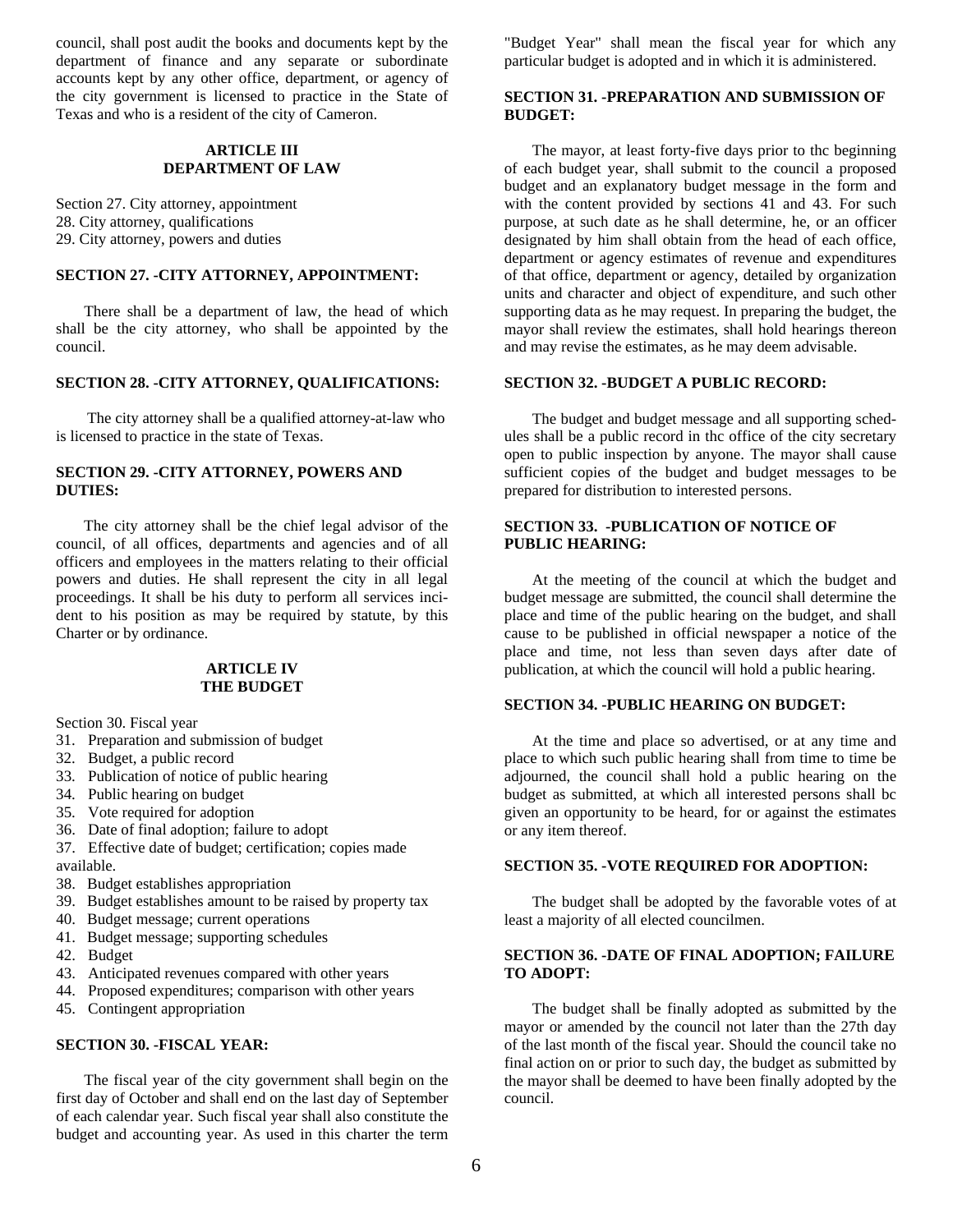#### **SECTION 37. -EFFECTIVE DATE OF BUDGET; CER-TIFICATION; COPIES MADE AVAILABLE:**

Upon final adoption, the budget shall be in effect for the budget year. A copy of the budget, as finally adopted, shall be filed with the city secretary, the county clerk of Milam County, and the state comptroller of public accounts in Austin. The final budget shall be printed, mimeographed or otherwise reproduced and sufficient copies shall be made available for the use of all offices, departments and agencies, and for the use of interested persons and civic organizations.

#### **SECTION 38. -BUDGET ESTABLISHES APPROPRIATIONS:**

From the effective date of the budget, the several amounts stated therein as proposed expenditures shall be and become appropriated to the several objects and purposes therein named.

#### **SECTION 39. -BUDGET ESTABLISHES AMOUNT TO BE RAISED BY PROPERTY TAX:**

From the effective date of budget, the amount stated therein as the amount to be raised by property tax shall constitute a determination of the amount of the levy for the purposes of thc city, in the corresponding tax year.

#### **SECTION 40. -BUDGET MESSAGE: CURRENT OPERATIONS:**

The budget message submitted by the mayor to the council shall be explanatory of the budget, shall contain an outline of the proposed financial policies of the city for the budget year and shall describe in connection therewith the important features of the budget plan. It shall set forth the reasons for salient changes from the previous years in expenditure and revenue items and shall explain any major changes in financial policy.

#### **SECTION 41. -BUDGET MESSAGE SUPPORTING SCHEDULES:**

Attached to the budget message shall be such supporting schedules, exhibits and other explanatory material, in respect to both current operations and capital operations and capital outlays, as the mayor shall believe useful to the council.

#### **SECTION 42. –BUDGET:**

 The budget shall provide a complete financial plan for the fiscal year. It shall contain the following:

(1) A budget message.

(2) A consolidated statement of receipts and expenditures for all funds.

(3) An analysis of property valuations.

(4) An analysis of tax rate.

(5) Tax levies and tax collections by years for at least ten years or for a number of years for which records are available.

(6) General fund resources in detail.

(7) Summary of proposed expenditures by function, department, and activity.

(8) Summary of proposed expenditures by character and object.

(9) Detailed estimates of expenditures shown separately by each activity to support the summaries No. 7 and 8 above. Such estimates of expenditures are to include an itemization of positions showing the number of persons having each title and rate of pay.

(10) A revenue and expense statement for all types of bonds and time warrants.

(11) A description of all bond and time warrant issues outstanding, showing rate of interest, date of issue, maturity, date, amount authorized, amount issued, and amount outstanding.

 (12) A schedule of requirements for the principal and interest on each issue of bonds and time warrants.

(13) A special funds section.

(14) The appropriation ordinance.

(15) The tax levying ordinance. Thc total estimated expenditures of the general fund and debt service fund shall not exceed the total estimated resources of each fund (prospective income plus cash on hand.) Thc classification of revenue and expenditure accounts shall conform, as nearly as local conditions will permit to the uniform classification as promulgated by the National Committee on Municipal Accounting or some other nationally accepted classification.

#### **SECTION 43. -ANTICIPATED REVENUES COM-PARED WITH OTHER YEARS:**

In parallel columns opposite the several items of revenue there shall be placed the actual amount of such item for the last completed fiscal year, thc estimated amount for the current fiscal year, and the proposed amount for the ensuing budget year.

#### **SECTION 44. -PROPOSED EXPENDITURES; COM-PARISON WITH OTHER YEARS:**

The proposed expenditures for the administration, operation, maintenance and capital outlay of each office, department or agency of the city shall be itemized by character and object. In parallel column opposite the various items of expenditures there shall be placed the actual amount of such items of expenditures for the last completed fiscal year, the estimated amount for the current fiscal year and the proposed amount for the ensuing budget year.

#### **SECTION 45. -CONTINGENT APPROPRIATION:**

Provision shall be made in the annual budget and in the appropriation ordinance for a contingent appropriation in an amount not more than five per centum of the total general fund expenditure, to be used in the case of unforeseen items of expenditures. Such contingent appropriation shall be under the control of the council and distributed by the council. Expenditures from this appropriation shall be made only in case of established emergencies as determined by the council and a detailed account of such expenditures shall be recorded and reported. The proceeds of the contingent appropriation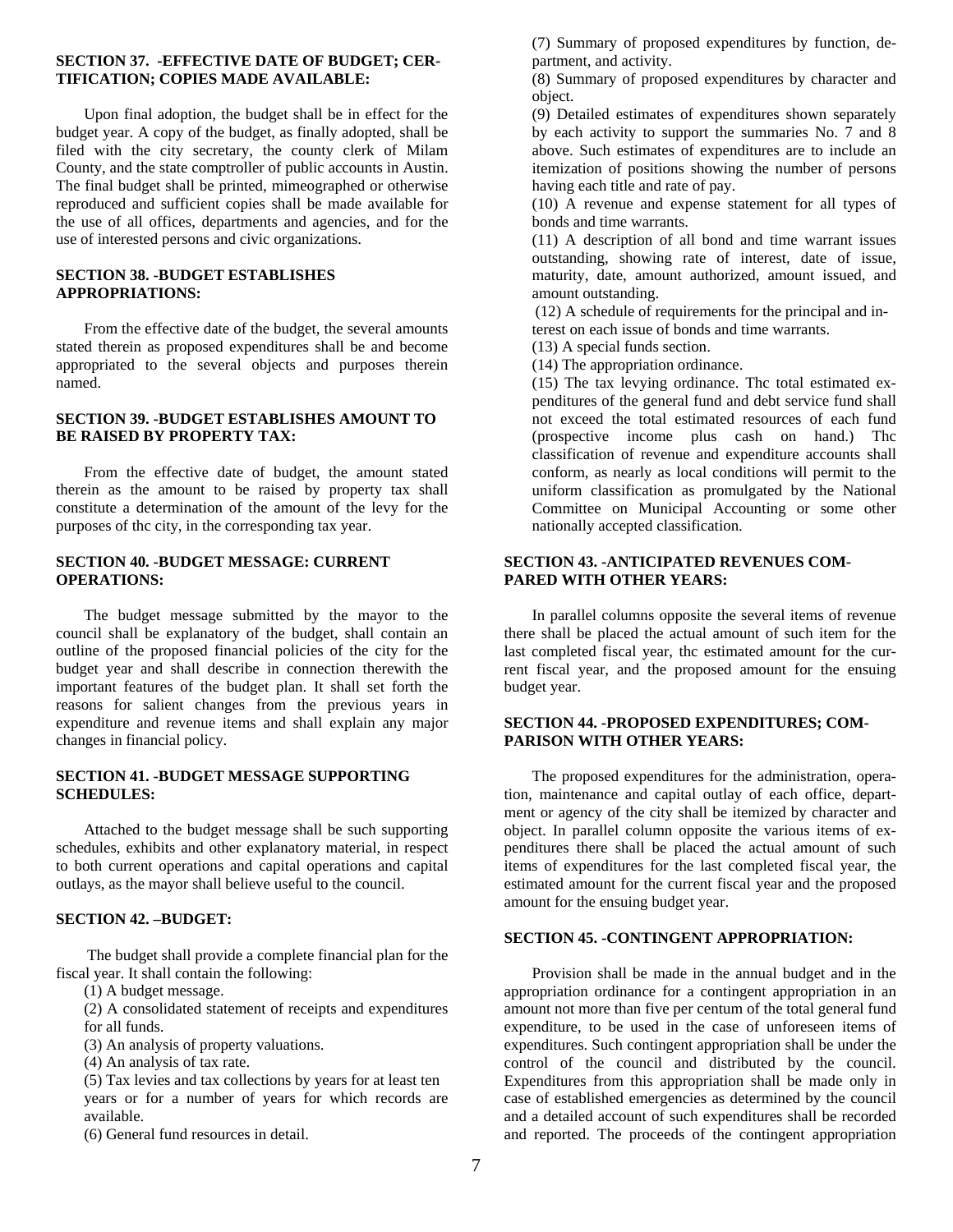shall be disbursed only by transfer to other departmental appropriations, the spending of which shall be charged to the departments or activities for which the appropriations are made.

#### **ARTICLE V BORROWING FOR CAPITAL IMPROVEMENTS**

Section 46. Power to Incur Indebtedness by Issuing Bonds and Notes

47. Form and Content of Bond Election Ordinance

Bond Ordinance: Vote Required

48. Ordinances Previously Authorized By Election Not Subject to Referendum

49. Form and Content When Two or More Projects are Combined

50. Referendum On Bond Ordinance

51. Public Sale

#### **SECTION 46. -POWER TO INCUR INDEBTEDNESS BY ISSUING BONDS AND NOTES:**

The city may incur indebtedness by issuing its negotiable bonds, pursuant to this charter, to finance any capital project, which it may lawfully construct or acquire, or for any legitimate public purpose.

#### **SECTION 47. -FORM AND CONTENT OF BOND ELECTION ORDINANCE:**

The bond election ordinance shall provide for proper notice, the calling of the election, the propositions to be submitted and for the form of the ballot. The ordinance shall specify:

- (1) The purpose of which the bonds are to be issued
- (2) The amount thereof

Warrant Law of 1931.

(3) Thc maximum rate of interest

(4) Thc levy of taxes sufficient to pay interest and sinking fund or retirement of principal.

(5)That the bonds to be issued shall mature serially

within a given number of years.

 The bond election ordinance and the manner of conducting the election shall, in all aspects, conform to this charter and the general laws of this State.

#### **SECTION 48. -BOND ORDINANCE: VOTE REQUIRED:**

The city shall authorize the issuance of bonds by a "Bond Ordinance" passed by the affirmative votes of the majority of all members of its council. Revenue bonds may be issued by the council under the authority of Articles 1111- 1118, Revised Civil Statutes of Texas, 1925, as amended and all other applicable provisions of law and the Bond and

#### **SECTION 49. -ORDINANCES PREVIOUSLY AUTHOR-IZED BY ELECTION NOT SUBJECT TO REFERENDUM:**

An ordinance passed pursuant to a purpose, which has been authorized by majority vote of the property taxpaying voters of the city of Cameron at an election held for the purpose shall not be subject to referendum.

#### **SECTION 50. -FORM AND CONTENT WHEN TWO OR MORE PROJECTS ARE COMBINED:**

A bond ordinance may combine two or more related projects, in which event it shall, for each project, establish a separate proposed expenditure and state separately the estimated maximum costs and amounts of down payments, but shall authorize a single issue of bonds to finance the aggregate of the proposed expenditures thereby made. The title of such bond ordinance may state the aggregate of the proposed expenditures instead of the respective amounts.

#### **SECTION 51. -REFERENDUM ON BOND ORDINANCE:**

Each bond ordinance relating to bonds not authorized by the qualified property taxpaying voters of the city of Cameron, shall be subject to permissive referendum on petition pursuant to the provision of Article IX of this Charter, unless the bonds are authorized solely for a capital purpose made necessary as the result of fire, flood, or other disaster, or the bonds are to be issued to finance the improvement or extension of a municipally owned or operated utility or other public service enterprise.

#### **SECTION 52. -PUBLIC SALE:**

All bonds issued under this charter shall be sold at public sale upon sealed proposals after at least ten days notice published at least once in a publication carrying municipal bond notices and devoted primarily to financial news, and at least ten days notice published at least once in the official newspaper of the city; provided, however, that this requirement shall not apply when refinancing is to be done by the issuance of refunding bonds or new money bonds.

#### **ARTICLE VI FINANCE ADMINISTRATION**

Section 53. Director of finance; appointment

- 54. Director of finance; surety bonds
- 55. Director of finance; powers and duties
- 56. Transfers of appropriations
- 57. Accounting supervision and control
- 58. Appropriations lapse at end of year
- 59. Fees shall be paid to city government
- 60. Purchases
- 61. Lease or Sale of city property; procedure for
- 62. Purchase procedure
- 63. Disbursement of Funds
- 64. Borrowing in anticipation of property taxes
- 65. Borrowing in anticipation of other revenue
- 66. Sales of notes; report of sale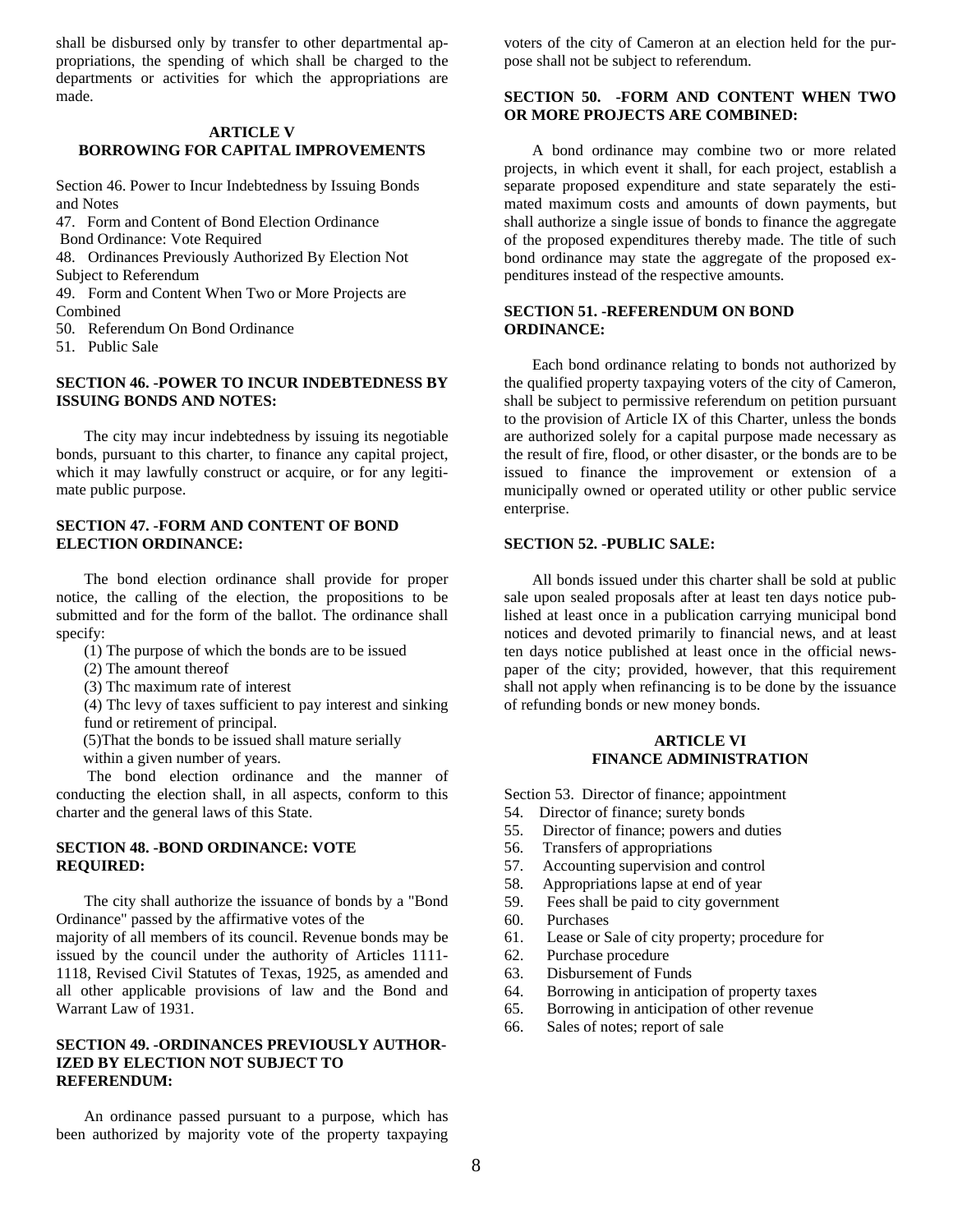#### **SECTION 53. -DIRECTOR OF FINANCE; APPOINT-MENT**

There shall be a department of finance, the head of which shall be appointed by the city manager, subject to the council's confirmation.

#### **SECTION 54. -DIRECTOR OF FINANCE; SURETY BOND**

The director of finance shall provide a bond with a recognized corporate surety in such amount as the council may require except that such bond shall be in an amount not less than \$10,000.00.

#### **SECTION 55. -DIRECTOR OF FINANCE; POWERS AND DUTIES:**

The director of finance shall have charge of the administration of the financial affairs of the city and to that end he shall have the authority and shall be required to:

(1) Compile the estimates of revenues and expenditure for the budget as directed by the mayor.

(2) Supervise and be responsible for the disbursement of all money and have control over all expenditures to ensure that budget appropriations are not exceeded.

(3) Maintain a general accounting system for the city government and each of its offices, departments and agencies, keep books for and exercise financial budgetary control over each office, department and agency; keep separate accounts for the items of appropriation contained in the city budget, each of which accounts shall show the amount of the appropriation, the amounts paid therefrom, the unpaid obligations against it and the unencumbered balance, require reports of receipts and disbursements from each receiving and spending agency of the city government to be made daily or at such intervals as he may deem expedient.

(4) Submit to the council a monthly statement of all receipts and disbursements in sufficient detail to show the exact financial conditions of the city;

(5) Prepare, as of the end of each fiscal year, a complete financial statement and report;

(6) Collect all taxes, special assessments, license fees and other revenues of the city or for whose collection the city is responsible and receive all money receivable by the city from the state or federal government, or from any court, or from any office, department or agency of the city.

(7) Serve as ex officio city treasurer and shall have custody of all public funds belonging to or under control of the city, or any office, department or agency of the city government, and deposit all funds coming into his hands in such depositories as shall be designated by resolution of the council, subject to the requirements of law as to surety and payment of interest on deposits, but all such interest shall be the property of the city and shall be accounted for and credited to the proper account.

(8) Have custody of all investments and invested funds of the city government, or in possession of such government in a judiciary capacity, and have the safekeeping of all bonds and notes of the city and the receipt and delivery of

city bonds and notes for transfer, registration or exchange. (9) Approve all proposed expenditures. Unless he shall certify that there is an unencumbered balance of appropriation and available funds, no appropriation shall be encumbered and no expenditure shall be made.

#### **SECTION 56. -TRANSFER OF APPROPRIATIONS:**

The director of finance may at any time with the approval of the council transfer any unencumbered appropriation balance or portion thereof between any office, department, agency, or fund. At the request of the director of finance and within the last three months of the budget year, the council may by resolution transfer any unencumbered appropriation balance or portion thereof from one office, department, agency or fund to another.

#### **SECTION 57. -ACCOUNTING SUPERVISION AND CONTROL:**

The director of finance shall have power and shall be required to:

(1) Prescribe the forms of receipts, vouchers, bills or claims to be used by all the offices, departments and agencies of the city government.

(2) Examine and approve all contracts, orders and other documents by which the city government incurs financial obligations, having previously ascertained that moneys have been appropriated and allotted and will be available when the obligations shall become due and payable.

(3) Audit and approve before payment all bills, invoices, payrolls and other evidences of claims, demands or charges against the city government and with the advice of the city attorney determine the regularity, legality and correctness of such claims, demands or charges.

(4) Inspect and audit any accounts or records of financial transactions, which may be maintained in any office, department, or agency of the city government apart from or subsidiary to the accounts kept in his office.

#### **SECTION 58. -APPROPRIATIONS LAPSE AT END OF YEAR:**

All appropriations shall lapse at the end of the budget year to the extent that they shall not have been expended or lawfully encumbered.

#### **SECTION 59. -FEES SHALL BE PAID TO CITY GOV-ERNMENT:**

All fees for city services received by any officer or employee belong to the city government and shall be paid forthwith to the department of finance.

#### **SECTION 60. -PURCHASES:**

The city council shall be responsible for all purchases. It shall contract for, purchase, store and distribute all supplies, materials and equipment required by any office, department or agency of the city government. It shall also be required to:

(1) Establish and enforce specifications with respect to supplies, materials, and equipment required by the city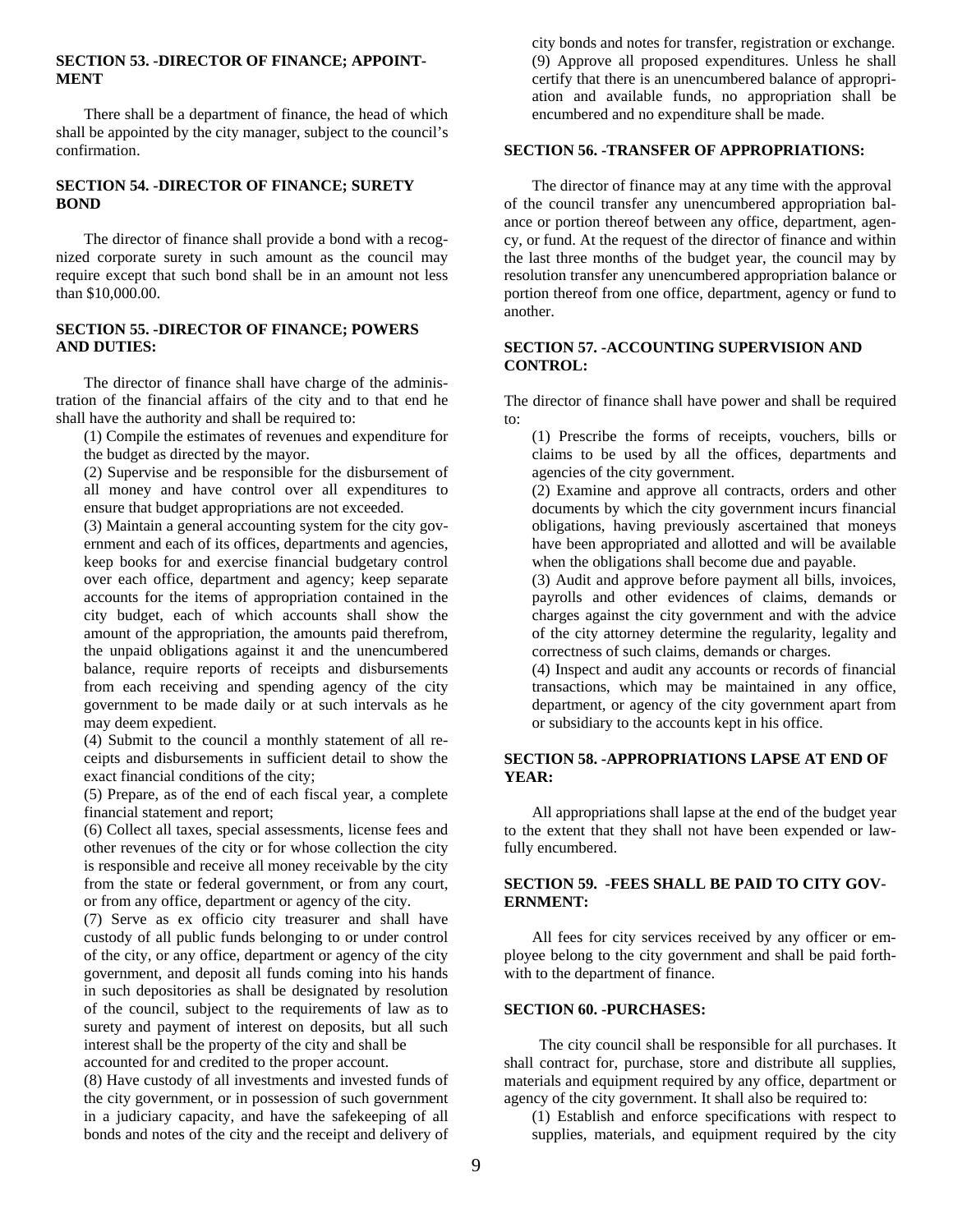government.

(2) Inspect or supervise the inspection of all deliveries of supplies, material and equipment required by the city government and determine their quality, quantity and conformance with specifications.

(3) Have charge of such general storerooms and warehouses as the council may provide by ordinance.

(4) Transfer to or between offices, departments or agencies or sell surplus, obsolete or unused supplies, materials and equipment.

The city council may delegate part or all of those powers to one or more employees of the city.

#### **SECTION 61. -RELEASE OR SALE OF CITY PROPERTY; PROCEDURE FOR:**

Before the city makes any lease of any real estate or any sale or contract for the sale of any property belonging to the city having an estimated value of \$500 or less either in the form of land, real estate or other properties, opportunity shall be given for open competition by posting notices of said sales in not less than three public places within the corporate limits of the city of Cameron, one of which places shall be the City Hall for a period of at least ten days prior to date of said sale.

And in all sales of property valued at more than \$500.00, the property shall be advertised for sale and bids in the local newspaper, the contract of sale shall be awarded to the highest responsible bidder after such public notice and competition as may be prescribed, provided the council shall have the power to reject all bids and advertise again. These same procedures shall be used whenever the city acts as transfer agent.

#### **SECTION 62. -PURCHASE PROCEDURE:**

Before the city makes any purchase for supplies, materials, equipment or contractual services, opportunity shall be given for competition. The city manager shall have authority to make expenditures without the approval of the council for all budgeted items not exceeding limitations set by law. All contracts or purchases involving more than the amount set by state law shall be let to the lowest bid by a responsible bidder after there has been an opportunity for competitive bidding. Notice of the time and place, when and where such contract shall be let shall be published in the official newspaper of the city of Cameron once a week for two consecutive weeks prior to the time for making such purchase or letting such contract, the time of the first publication to be at least fourteen (14) days prior to the time for making such purchase or letting such contract; provided however, that the council shall have the right to reject any and all bids; and provide further that nothing herein shall apply to contracts for professional services nor to work done by the city and paid for by the day as such work progresses.

#### **SECTION 63. -DISBURSEMENT OF FUNDS:**

All checks, vouchers or warrants for the withdrawal of money from the city depository shall be signed by the city treasurer, or his deputy, and countersigned by the mayor. In the absence of the mayor, checks may be countersigned by the mayor pro-tem.

#### **SECTION 64. -BORROWING IN ANTICIPATION OF PROPERTY TAXES:**

In any budget year, in anticipation of the collection of the property tax for such year, whether levied or to be levied in such year. the council may by resolution authorize the borrowing of money for maintenance and operation of the city government by issuance of promissory notes of the city, each of which shall be designated "tax anticipation note for year

\_\_\_\_," (stating the budget year). Such notes shall mature and be payable not later than the end of the fiscal year in which the original notes shall have been issued.

#### **SECTION 65. -BORROWING IN ANTICIPATION OF OTHER REVENUES:**

In any budget year, in anticipation of the collection or receipt of other revenues of that budget year, the council may by resolution authorize the borrowing of money by the issuance of promissory notes of the city, each of which shall be designated "special revenue note for the year \_\_\_\_," (stating the budget year). Such notes may be renewed from time to time, but all such notes, together with the renewals, shall mature and be payable not later than the end of the fiscal year in which the original notes shall have been issued.

#### **SECTION 66. -SALE OF NOTES; REPORT OF SALE:**

All notes issued pursuant to this article may be sold at not less than par and accrued interest at private sale by the director of finance without previous advertisement, but such sale shall be authorized by the council.

#### **ARTICLE VII TAX ADMINISTRATION**

Section 67. Division of assessment

- 67. Property subject to tax; method of assessment
- 68. Taxes; when due and payable
- 69. Delinquent tax statement
- 70. Tax rates
- 71. Tax liens
- 72. Seizure and sale of personal property

#### **SECTION 67. -DIVISION OF ASSESSMENT:**

There shall be established in the department of finance a division of taxation, the head of which shall be the city assessor and collector of taxes. The assessor-collector shall give a surety bond for faithful performance of his duties including compliance with all controlling provisions of the state law bearing upon the functions of his office in a sum which shall be fixed by the council, but not less than \$10,000.

#### **SECTION 68. -PROPERTY SUBJECT TO TAX; METH-OD OF ASSESSMENT:**

 All real and personal property within the city not expressly exempted by law shall be subject to annual taxation on the basis of its true market value.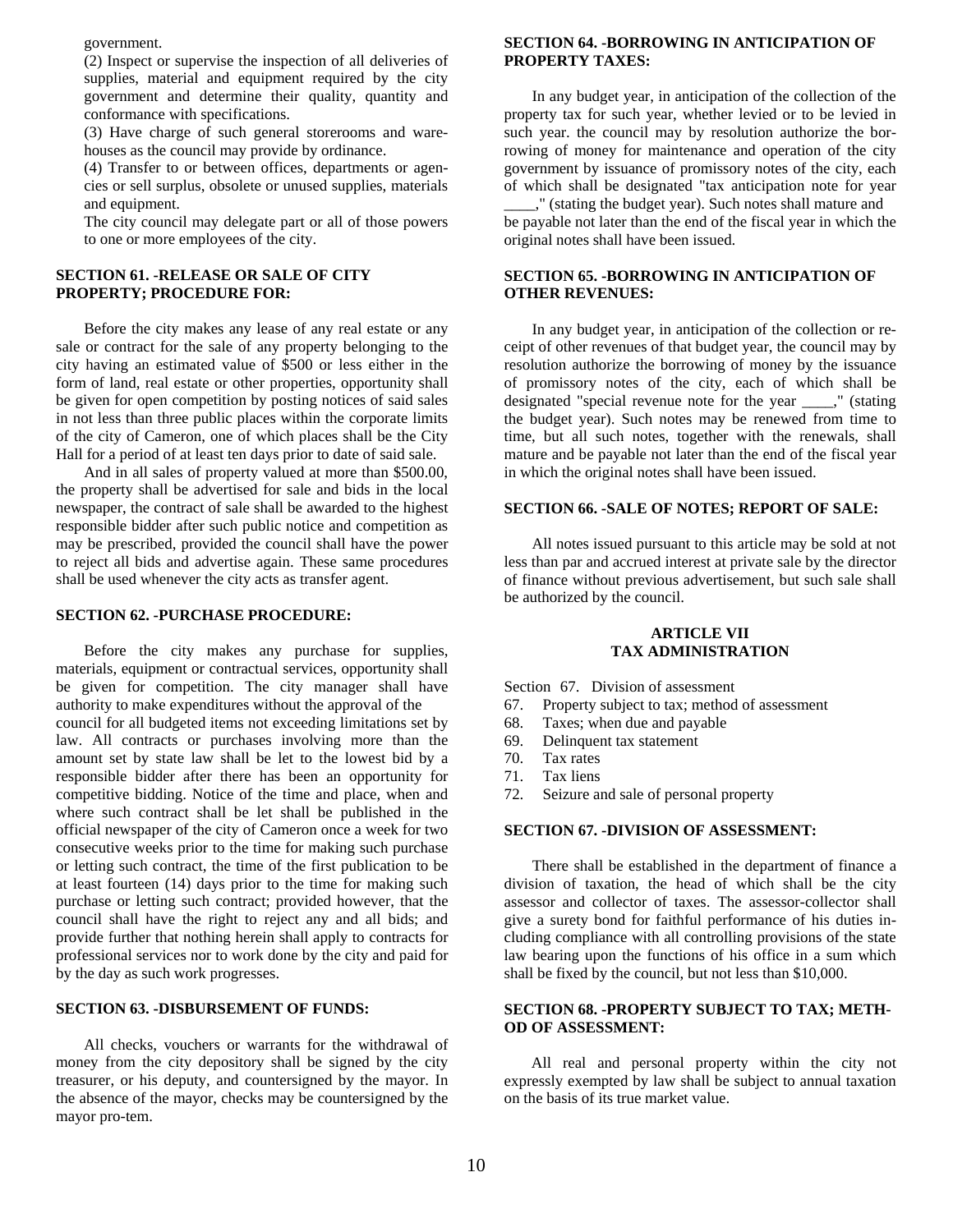#### **SECTION 69. -TAXES, WHEN DUE AND PAYABLE:**

All taxes due the city of Cameron shall be payable at the office of the Assessor-Collector or any other office designated for that purpose, and may be paid at any time after the tax rolls for the year have been completed and approved which shall be not later than Oct. 1. Taxes shall be paid before February 1st and all such taxes not paid prior to such date shall be deemed delinquent and shall be subject to such penalty and interest as the council may provide by ordinance, or as prescribed by law.

#### **SECTION 70. -DELINQUENT TAX STATEMENTS:**

Delinquent tax statements for both current and preceding years, showing the amount of taxes due including penalty and interest, shall be mailed in accordance with state law.

#### **SECTION 71. -TAX RATE:**

The tax rate set by the city council of the city of Cameron for any given year shall never exceed the rate prescribed by the general law of the State of Texas.

#### **SECTION 72. -TAX LIENS:**

The tax levied by the city is hereby declared to be a lien, charge or encumbrance upon the property upon which tax is due, which lien, charge or encumbrance the city is entitled to enforce and foreclose in any court having jurisdiction over the same, and the lien, charge or encumbrance on the property in favor of the city, for the amount of taxes due on such property is such as to give that state courts jurisdiction to enforce and foreclose said lien on the property on which the tax is due, not only as against any resident of this state or person whose residence is unknown, but also as against non residents. All taxes upon real estate shall be a special lien and a charge upon the property upon which lien may be foreclosed in any court having jurisdiction.

#### **SECTION 73. -SEIZURE AND SALE OF PERSONAL PROPERTY:**

 Seizure and sale of personal property will be done in accordance with the State Property Tax Code.

#### **ARTICLE X NOMINATIONS AND ELECTIONS**

Section 74. Municipal elections

- 75. Regulation of elections
- 76. How to get name on ballot
- 77. Official ballots
- 78. Laws governing city election
- 79. Canvassing elections

#### **SECTION 74. -MUNICIPAL ELECTIONS:**

The regular election for the choice of members of the council as provided in Article II**,** Section 12, shall be held every year as prescribed by State law. The council may by ordinance or resolution order a special election, fix the time for holding same, and provide all means for holding such special election.

#### **SECTION 75. -REGULATION OF ELECTIONS:**

The council shall make all regulations which it considers needful or desirable, not inconsistent with this charter or the laws of the State of Texas, for the conduct of municipal elections, for the prevention of fraud in such elections, and for the recount of ballots in case of doubt or fraud. Municipal elections shall be conducted by the election authorities appointed by the city council, who shall also have power to make such regulations not inconsistent with this charter, with any regulations made by the council or the laws of the State of Texas.

#### **SECTION 76. -HOW TO GET NAME ON BALLOT:**

Any qualified voter of the city who is otherwise qualified may have his name printed upon the official ballot for the particular office at any election by filing his sworn application with the city secretary at least 45 days prior to the election date and having posted the required filing fee, to be fixed by the council, provided it shall not exceed the sum of \$10.00. The filing fees shall be used to defray the cost of the election and said fees shall be prorated and any surplus shall be refunded to said candidates.

#### **SECTION 77. -OFFICIAL BALLOTS:**

The full names of all candidates for the council as herein before provided, except such as may have withdrawn, died or become ineligible, shall be printed on the official ballots. If two candidates with the same surnames, or with names so similar as to be likely to cause confusion are nominated, the addresses of their place of residence shall be placed with their names on the ballots. The order of the names on the ballot shall be determined by lot.

#### **SECTION 78. -LAWS GOVERNING CITY ELECTIONS:**

All city elections shall be governed, except as otherwise provided by the charter, by the Laws of the State of Texas governing general and municipal elections, so far as same may be applicable thereto; and in event there should be any failure of thc general laws or this charter to provide for some feature of the city election, then the council shall have the power to provide for such deficiency and no informalities in conducting a city election shall invalidate the same, if it be conducted fairly and in substantial compliance with the general laws where applicable, and the Charter and ordinances of the city.

#### **SECTION 79. -CANVASSING ELECTIONS:**

Returns of the elections, general and special, shall be made by the election officers to the council as soon as possible and not more than five days following said election, at which time the council shall canvass and declare the results of such election.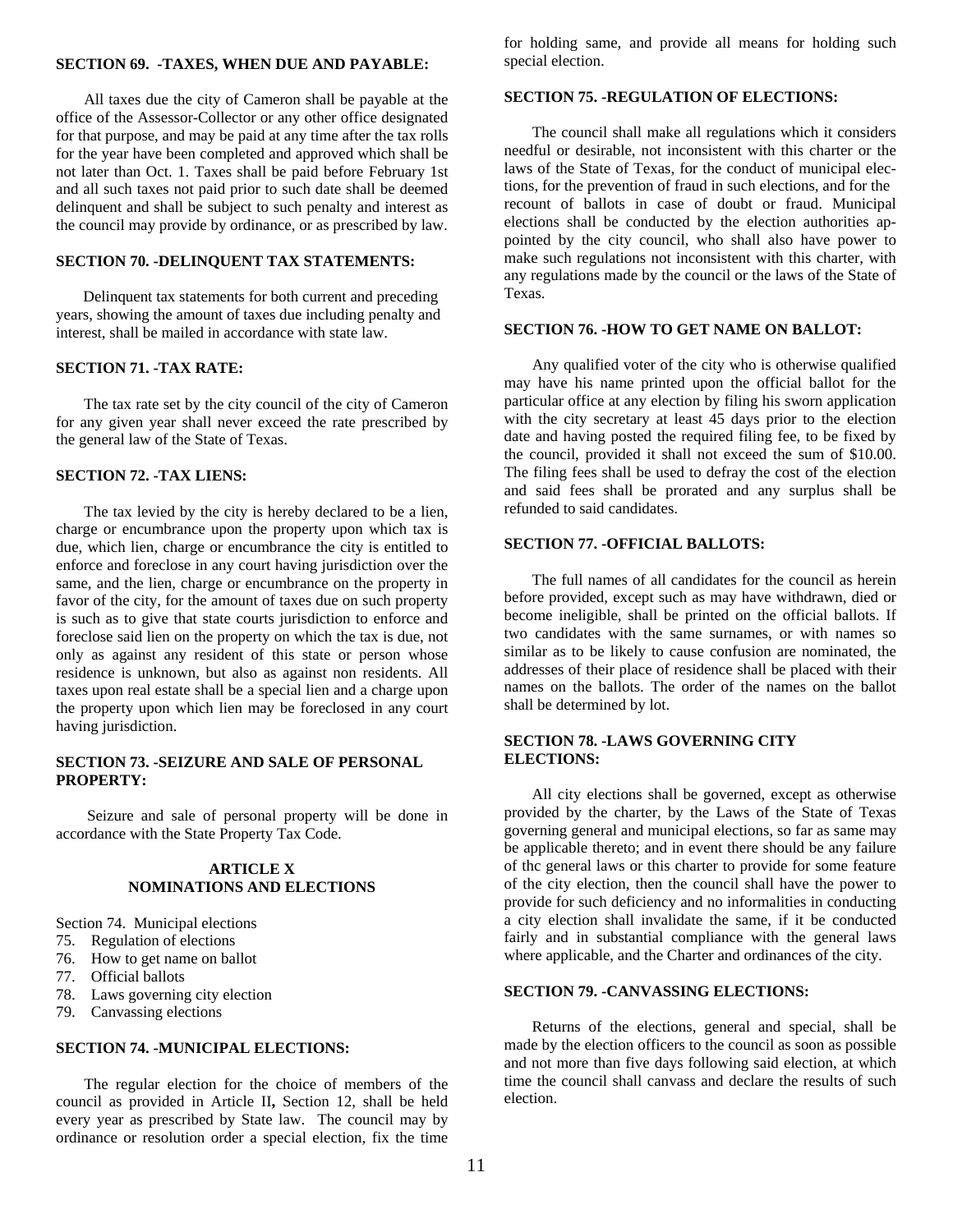#### **ARTICLE IX INITIATIVE, REFERENDUM AND RECALL**

Section 80. Power of initiative

- 81. Power of referendum
- 82. Form of petition; committee of petitioners
- 83. Filing, examination, and certification of petitions
- 84. Amendment of petitions
- 85. Effects of certification of referendum petitions
- 86. Consideration by council
- 87. Submission to voters
- 88. Form of ballot for initiated and referred ordinances
- 89. Results of election
- 90. Repealing ordinances: Publication
- 91. Recall, generally
- 92. Recall procedure
- 93. Recall petitions
- 94. Recall election
- 95. Ballots in recall election
- 96. Result of recall election
- 97. Limitations on recalls

#### **SECTION 80. -POWER OF INITIATIVE:**

The voters shall have the power to propose any ordinance except an ordinance appropriating money or authorizing the levy of taxes, and to adopt or reject the same at the polls, such power being known as the initiative. Any initiative ordinance may be submitted to the council by a petition signed by qualified voters of the city, equal in number to at least fifty per cent of the number of votes cast at the last regular municipal election.

#### **SECTION 81. -POWER OF REFERENDUM:**

The voters shall have power to approve or reject at the polls any ordinance passed by the council, or submitted by the council to a vote of the voters, except as provided in Section 52, such power being known as the referendum. Ordinances submitted to the council by initiative petition and passed by the council without change shall be subject to the referendum in the same manner as the other ordinances. At any time after the enactment by the council of any ordinance which is subject to a referendum, a petition signed by qualified voters of the city equal in number to at least fifty per cent of the number of votes cast at the last preceding regular municipal election may be filed with the city secretary requesting that any such ordinance be either repealed or submitted to a vote of the voters.

#### **SECTION 82. -FORM OF PETITIONS: COMMITTEE OF PETITIONERS:**

Initiative petition papers shall contain the full text of the proposed ordinance. Thc signatures to initiative or referendum petitions need not all be appended to one paper, but to each separate petition there shall be attached a statement of the circulator thereof as provided by this section. Each signer of any petition paper shall sign his name in ink or indelible pencil and shall indicate after his name his place of residence by street and number, or other description sufficient to identify

the place. There shall appear in each petition the names and addresses of five voters, who, as a committee of the petitioners, shall be regarded as responsible for the circulation and filing of the petition. Attached to each separate petition paper there shall be an affidavit of the circulator thereof that he, and he only personally circulated the foregoing paper, that it bears a stated number of signatures, that all signatures appended thereto were made in his presence, and that he believes them to be genuine signatures of the persons whose names they purport to be.

#### **SECTION 83. -FILING, EXAMINATION AND CERTI-FICATION OF PETITIONS:**

All petition papers comprising an initiative or referendum petition shall be assembled and filed with the city secretary as one instrument. Within ten days after a petition is filed, the city secretary shall determine whether each paper of the petition has a proper statement of the circulator and whether the petition is signed by a sufficient number of qualified voters. The city secretary shall declare any petition paper entirely invalid which does not have attached thereto an affidavit signed by the circulator thereof. If a petition paper is found to be signed by more persons than the number of signatures, certified those in excess of the number certified shall be disregarded. If a petition paper is found to be signed by fewer persons than the number certified, the signatures shall be accepted unless void on other grounds. After completing his examination of the petition, the city secretary shall certify the result thereof to the council at its next regular meeting. If he shall certify that the petition is insufficient he shall set forth in his certificate the particulars in which it is defective and shall at once notify the committee of the petitioners of his findings.

#### **SECTION 84. -AMENDMENT OF PETITIONS:**

An initiative or referendum petition may be amended at any time within ten days after the notification of insufficiency has been sent by the city secretary, by filing a supplementary petition upon additional papers signed and filed as provided in case of an original petition. The city secretary shall, within five days after such an amendment is filed, make examination of the amended petition and, if the petition be still insufficient, he shall file his certificate to that effect in his office and notify the committee of the petitioners of his findings and no further action shall be had on such insufficient petition. The finding of the insufficiency of a petition shall not prejudice the filing of a new petition for the same purpose.

#### **SECTION 85. -EFFECT OF CERTIFICATION OF REF-ERENDUM PETITION:**

When a referendum petition, or amended petition as defined in this charter, has been certified as sufficient by the city secretary, the ordinance specified in the petition shall not go into effect, or further action thereunder shall be suspended if it shall have gone into effect, until and unless approved by the voters, as hereinafter provided.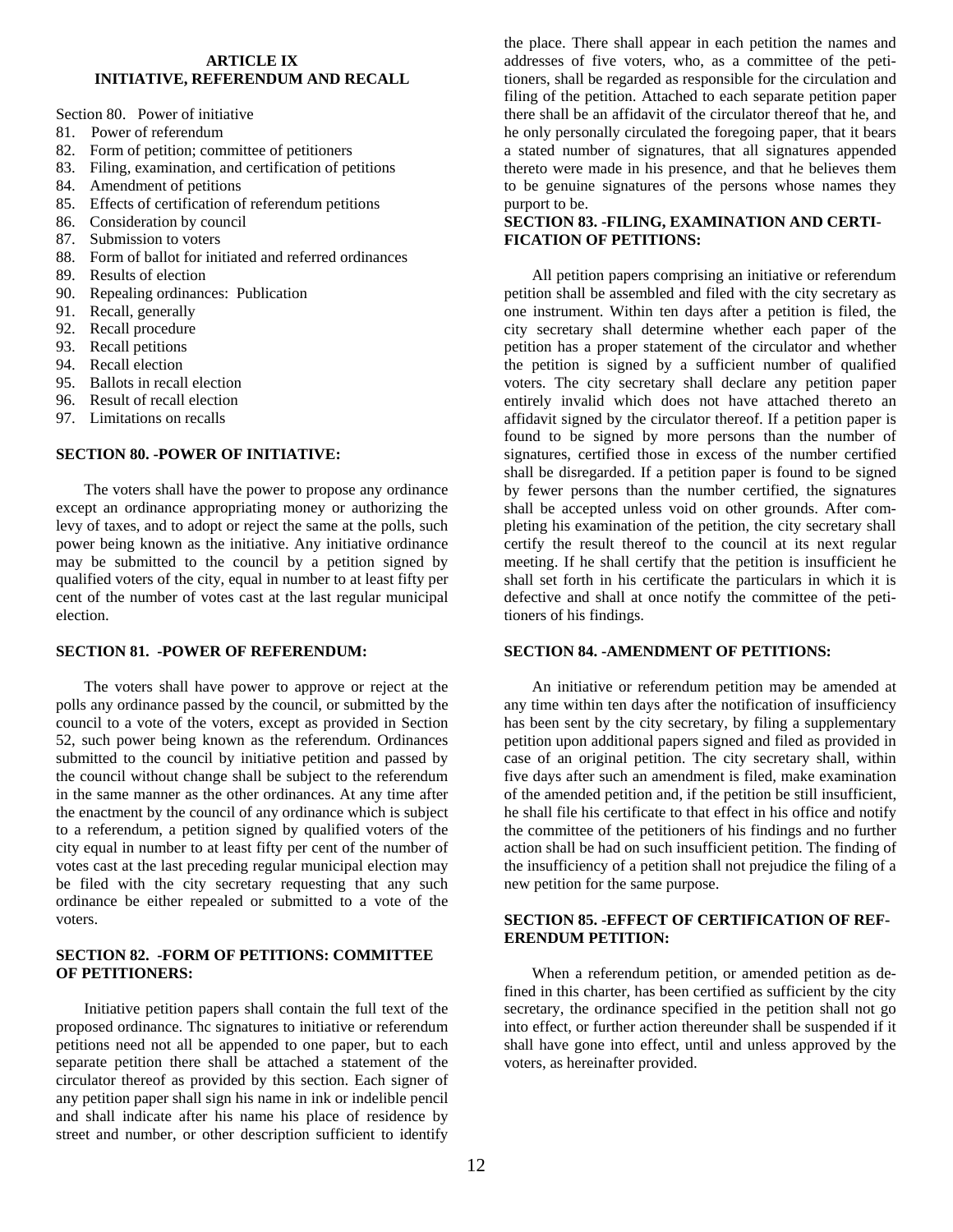#### **SECTION 86. -CONSIDERATION BY COUNCIL:**

Whenever the council receives a certified initiative or referendum petition from the city secretary, it shall proceed at once to consider such petition. A proposed initiated ordinance shall be read and provision shall be made for a public hearing upon the proposed ordinance. The council shall take final action on the initiated or referred ordinance not later than sixty days after the date on which such ordinance was submitted to the council by the city secretary. A referred ordinance shall be reconsidered by the council and its final vote upon such reconsideration shall be upon the question, "Shall the ordinance in the referendum petition be repealed?"

#### **SECTION 87. -SUBMISSION TO VOTERS:**

If the council shall fail to pass an ordinance proposed by initiative petition or shall pass it in form different from that set forth in the petition therefor, or if the council fails to repeal a referred ordinance, the proposed or referred ordinance shall be submitted to the voters not less than thirty days nor more than sixty days from the date the council takes its final vote thereon. The council may, in its discretion, and if no regular election is to be held within such period, shall provide for a special election.

#### **SECTION 88. -FORM BALLOT FOR INITIATED AND REFERRED ORDINANCES:**

The city secretary shall publish in the official newspaper every initiated or referred ordinance at least 15 days before the date of election on said ordinance. Ordinances submitted to vote of the voters in accordance with the initiative and referendum provisions of this charter shall be submitted by ballot title, which shall be prepared in all cases by the city attorney. The ballot title may be different from the legal title of any such initiated or referred ordinance and shall be a clear, concise statement, without argument or prejudice, descriptive of the substance of such ordinance, if a paper ballot, shall have below the ballot title the following propositions, one above the other, in the order indicated: "FOR THE ORDINANCE" and "AGAINST THE ORDINANCE." Any number of ordinances may be voted on at the same election and may be submitted on the same ballot, but any paper ballot used for voting thereon shall be for that purpose only. If voting machines are used, the ballot title of any ordinance shall have below it the same two propositions, one above the other or one preceding the other in the order indicated, and the elector shall be given an opportunity to vote for either of the two propositions and thereby to vote for or against the ordinance.

#### **SECTION 89. -RESULTS OF ELECTION:**

If a majority of the voters voting on a proposed initiative ordinance shall vote in favor thereof, it shall thereupon be an ordinance of the city. A referred ordinance, which is not approved by a majority of the voters voting thereon, shall thereupon be deemed repealed. If conflicting ordinances are approved by the voters at the same elections, the one receiving the greatest number of affirmative votes shall prevail to the extent of such conflict.

#### **SECTION 90. -REPEALING ORDINANCES: PUBLICATION:**

Initiative and referendum ordinances adopted or approved by the voters shall be published, and may be amended or repealed by the Council as in the case of other ordinances.

#### **SECTION 91. -RECALL: GENERALLY:**

The mayor or any member of the council may be removed from office by recall.

#### **SECTION 92. -RECALL PROCEDURE:**

Any voter or group of voters of the city of Cameron may make and file with the city secretary an affidavit containing the name or names of the officer or officers whose removal is sought and a statement of the grounds for removal. The secretary shall thereupon deliver to the voter or voters making such affidavit copies of petition blanks demanding such removal. Such blanks when issued by the city secretary shall bear the signature of that officer and be addressed to the council, and shall be numbered, dated, and indicate the name of person or persons to whom issued. The petition blanks when issued shall bare the name of the officer whose removal is sought. The city secretary shall enter in a record to be kept in his office the name of the voter or voters to whom the petition blanks were issued and the number issued to said person or persons.

#### **SECTION 93. -RECALL PETITIONS:**

 The recall petition, to be effective, must be returned and filed with the city secretary within thirty (30) days after the filing of the affidavit required in Section 100, and it must be signed by qualified voters of the city equal in number to at least fifty (50) percent of the number of votes cast at the last regular municipal election. Such recall petition shall conform to the provision of Section 90 hereof, so far as same is applicable, and no petition papers shall be accepted as a part of a petition unless it bears the signature of the city secretary, as required in Section 100 hereof. However, in the event the council member or council members sought to be recalled represent single member districts, the only person entitled to sign the recall petition and/or vote for the recall of that particular council member must be residents of the particular ward corresponding with the residence of the council member sought to be recalled.

#### **SECTION 94. -RECALL ELECTION:**

The city secretary shall at once examine the recall petition and if he finds it complies with the provisions of this Charter, shall within five (5) days submit it to the council with his certificate to that effect and notify the officer sought to be recalled of such action. If the officer whose removal is sought does not resign within five (5) days after such notice the council shall thereupon order and fix a date for holding a recall election. Any such election shall be held not less than thirty days or more than sixty days after the petition has been presented to the council or at the same time as any municipal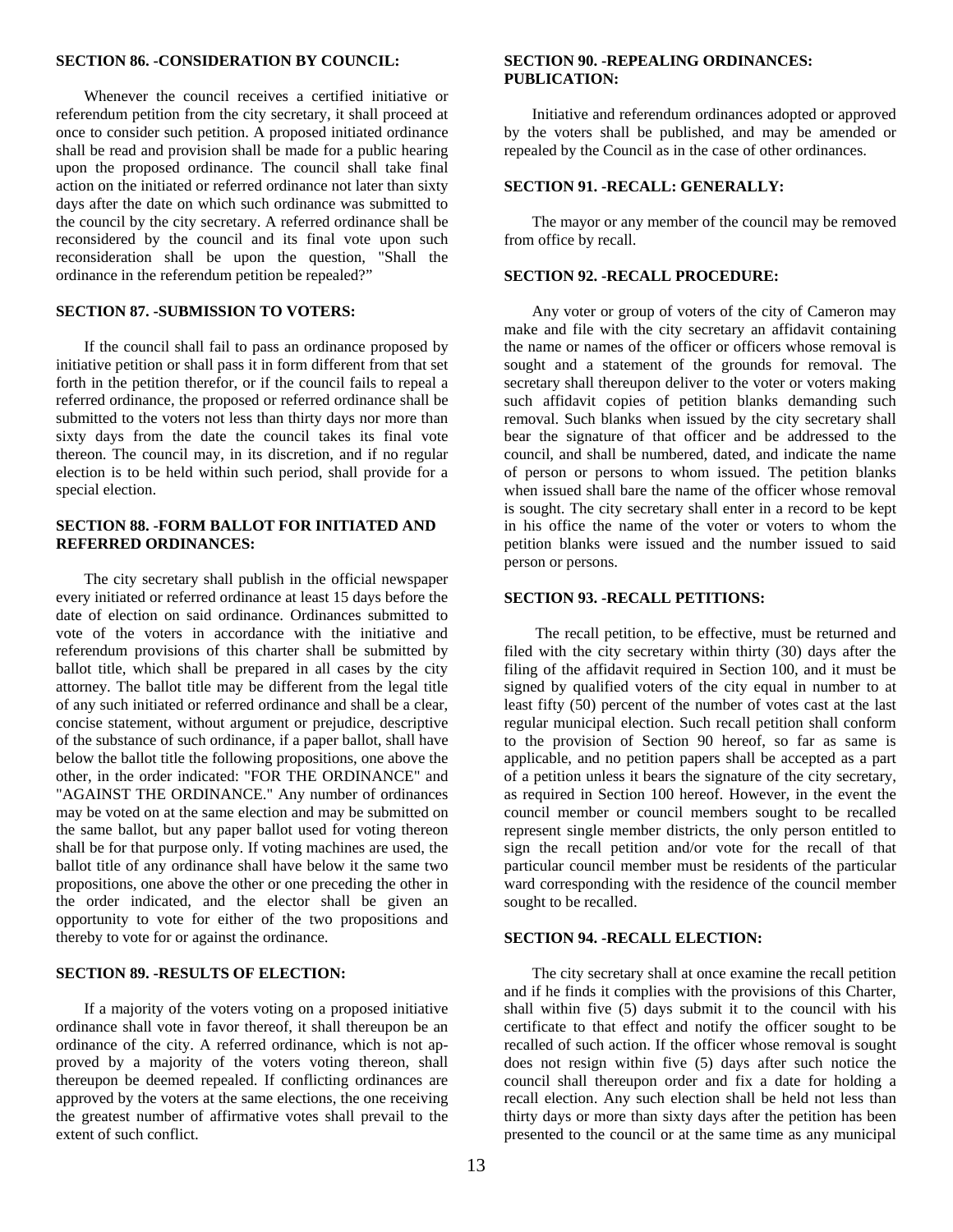election held within such period; but if no such municipal election is to be held within such period, the council shall call a special election to be held within the time aforesaid.

#### **SECTION 95. -BALLOTS IN RECALL ELECTION:**

Ballots used at recall elections shall conform to the following requirements:

(1) With respect to each person whose removal is sought, the question shall be submitted "Shall (name of person) be removed from office of (name of office) by recall?"

(2) Immediately below each such question there shall be printed the two following propositions, one above the other, in the order indicated: Yes:

No:

#### **SECTION 96. -RESULTS OF RECALL ELECTION:**

If a majority of thc votes cast at a recall election shall be against the recall of the officer named in the ballot, he shall continue in office for the remainder of his unexpired term, subject to recall as before. If a majority of the votes at such election be for the recall of the officer named on the ballot, he shall, regardless of any technical defects in thc recall petition be deemed removed from office and the vacancy shall be filled by the council as in other vacancies.

#### **SECTION 97. -LIMITATIONS OF RECALLS:**

No recall petition shall be filed against the mayor or a councilman within six months after he takes office nor in respect to an officer subjected to a recall election and not removed thereby, until at least six months after such election.

#### **SECTION 98. -DISTRICT JUDGE MAY ORDER ELECTION:**

Should thc council fail or refuse to order any of the elections as provided in this article, when all the requirements for such election have been complied with by the petitioning voter in conformity with this article of the charter, then any Judge of a District Court of Milam County, Texas, upon proper application being made therefor by a voter or group of voters of the city of Cameron, may order such elections and enforce the carrying into effect of the provisions of this article of the Charter.

#### **ARTICLE X FRANCHISES AND PUBLIC UTILITIES**

Section 99. Powers of the city.

- 100. Franchises; power of council
- 101. Franchise value not to be allowed
- 102. Right of regulation
- 103. Franchises not exclusive
- 104. Other conditions
- 105. Franchise records
- 106. Accounts of city owned utilities
- 107. Regulations of rates and service

#### **SECTION 99. -POWERS OF THE CITY:**

In addition to the city's power to buy, own, construct, maintain and operate utilities and to manufacture and distribute electricity, gas, or anything else that may be needed or used by the public, the city shall have further powers as may now or hereafter be granted under the constitution and laws of the State of Texas.

#### **SECTION 100. -FRANCHISES: POWER OF COUNCIL:**

The council shall have power by ordinance to grant, amend, renew and extend all franchises of all public utilities of every character operating within the city of Cameron, and for such purposes is granted full power. All ordinances granting, amending, renewing, or extending franchises for public utilities shall not be finally passed until thirty days after the first reading; and no such ordinance shall take effect until thirty days after its final passage; and pending such time, the caption of such ordinance shall be published once each week for four consecutive weeks in the official newspaper of the city of Cameron, and the expense of such publication shall be borne by the proponent of the franchise. No public utility franchise shall be transferable except with the approval of the council expressed by ordinance.

#### **SECTION 101. -FRANCHISE VALUE NOT TO BE ALLOWED:**

In fixing reasonable rates and charges for utility service within thc city and in determining the just compensation to be paid by the city for public utility property which the city may acquire by condemnation or otherwise, nothing shall be included as the value of any franchise granted by the city under this Charter.

#### **SECTION 102. -RIGHT OF REGULATION:**

All grants, renewals, extensions, or amendments of public utility franchises, whether it be so provided in the ordinance or not, shall be subject to the right of the city:

(1) To repeal the same by ordinance at any time for failure to begin construction or operation within the time prescribed or otherwise to comply with the terms of the franchise; such power to be exercised only after due notice and hearing.

(2) To require an adequate extension of plant and service and maintenance of the plant and fixtures at the highest reasonable standard of efficiency.

(3) To establish reasonable standards of service and quality of products and prevent unjust discrimination in service or rates.

(4) To prescribe the form of accounts kept by each such utility; provided, that if thc utility shall keep its accounts in accordance with the uniform system of accounts for said utility prescribed by the National Association of Railroad and Public Utility Commissioners, the Federal Power Commission, the Federal Communications Commission, the Railroad Commission of Texas, their successor or successors this shall be deemed sufficient compliance with this paragraph. At any time to examine and audit the accounts and other records of any utility and to require annual and other reports, including reports on local operations by each such public utility.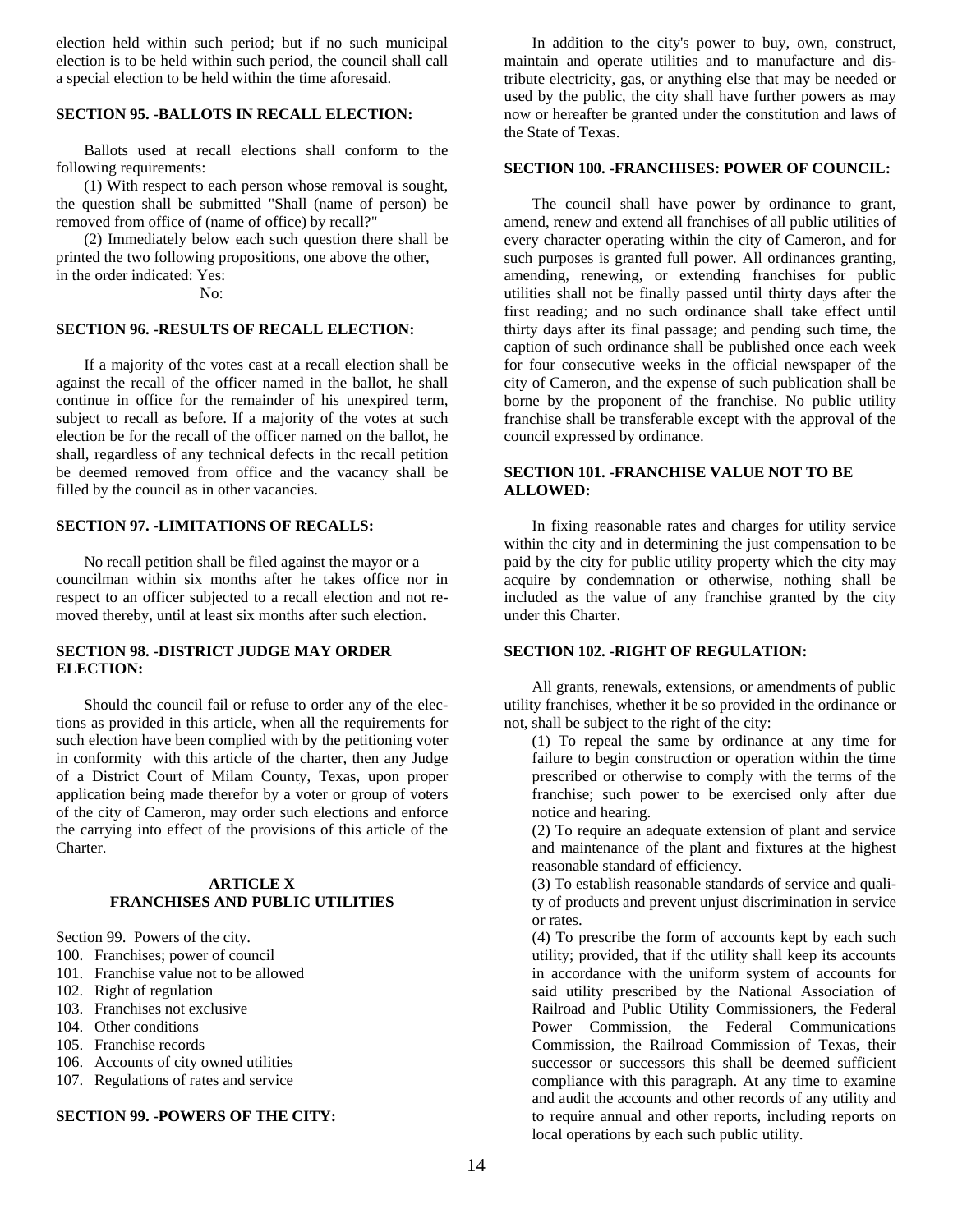(5) To impose such reasonable regulations and restrictions as may be deemed desirable or conducive to the safety, welfare, and accommodation of the public.

(6) To at any time require such compensation and rental as may be permitted by the laws of the State of Texas.

#### **SECTION 103. -FRANCHISES NOT EXCLUSIVE:**

No franchise granted by city of Cameron shall contain any provision that would prohibit the granting of any like or similar rights to any persons, firm or corporations.

#### **SECTION 104. –OTHER CONDITIONS:**

All franchises heretofore granted are recognized as contracts between the city of Cameron and thc grantee, and the contractual right as contained in any such franchises shall not be impaired by the provisions of this charter, except that the power of the city of Cameron to exercise the right of eminent domain in the acquisition of any utility property is in all things reserved, and except the general power of the city heretofore existing and herein provided for to regulate the rates and services of the grantee which shall include the right to require proper and adequate extension of plant and service and the maintenance of the plant and fixtures at the highest reasonable standard of efficiency. Every public utility franchise hereafter granted shall be held subject to all the terms and conditions contained in the various sections of this article whether or not such terms are specifically mentioned in the franchise.

#### **SECTION 105. -FRANCHISE RECORDS:**

Within six months after this charter takes effect every public utility and every owner of a public utility franchise shall file with the city, as may be prescribed by ordinance, certified copies of all franchises owned or claimed, or under which such utility is operated in the city of Cameron. The city shall compile and maintain a public record of public utility franchises.

#### **SECTION 106. -ACCOUNTS OF CITY OWNED UTILITIES:**

Accounts shall be kept for each public utility owned or operated by the city, in such manner as to show the true and complete financial results of such city ownership and operation, including all assets, appropriately subdivided into different classes, all liabilities sub-divided by classes, depreciation, reserve, other reserves, and surplus, also revenues, operating expenses, including depreciation, interest payments, rentals and other disposition of annual income. The accounts shall show the actual capital cost to the city of each public utility owned, also of tile cost of all extensions, additions and improvements, and the source of the funds expended for such capital purposes. They shall show as nearly as possible the cost of any service furnished to or rendered by any such utility to any other city or governmental department. The council shall annually cause to be made by a licensed public accountant and shall publish a report showing the financial results of such city ownership and operation, giving the information specified in this section or such data as the council

shall deem expedient, in accordance with Section 26, Article II.

#### **SECTION 107. -REGULATIONS OF RATES AND SERVICE:**

The council shall have full power, after due notice and hearing, to regulate by ordinance the rates and service of every public utility operating in the city of Cameron or to relinquish regulation by ordinance of any or all public utilities.

#### **ARTICLE XI GENERAL PROVISIONS**

Section 108. Publicity of records

- 109. Personal interest
- 110. Oath of office
- 111. Bonds, discharge of officers and employees
- 112. Zoning ordinances
- 113. Disabled employees: pensions, insurance
- 114. Effect of this Charter on existing law
- 115. Amending the Charter
- 116. Separability clause
- 117. City depository
- 118. Official newspaper
- 119. Grammatical construction

#### **SECTION 108. -PUBLICITY OF RECORDS:**

All records and accounts of every office, department or agency of the city shall be open to inspection by any citizen, any representative of a citizen's organization or any representative of the press at all reasonable times.

#### **SECTION 109. -PERSONAL INTEREST:**

No member of the council or any officer or employee of the city shall have a financial interest direct or indirect in any contract by or with the city. The council shall never authorize the expenditure of public funds for the development of a privately owned sub-division outside of the City Limits of Cameron. Any willful violation of this section shall constitute malfeasance in office and any officer or employee of the city found guilty thereof shall thereby forfeit his office or position. Any violation of this section with the knowledge expressed or implied of the person or corporation contracting with the city shall render the contract voidable by the council.

#### **SECTION 110. -OATH OF OFFICE:**

 Every officer of the city shall, before entering upon the duties of his office, take and subscribe to the following oath or affirmation, to be filed and kept in the office of the city secretary: "I, \_\_\_\_\_\_\_, do solemnly swear (or affirm) that I will faithfully execute the duties of the office of \_\_\_\_\_\_ of the City of Cameron, State of Texas, and will to the best of my ability preserve, protect and defend the constitution and laws of the United States and of this state and the Charter and ordinances of this city; and I furthermore, solemnly swear (or affirm), that I have not directly or indirectly paid, offered or promised any public office or employment, as a reward for the giving or withholding a vote at the election at which I was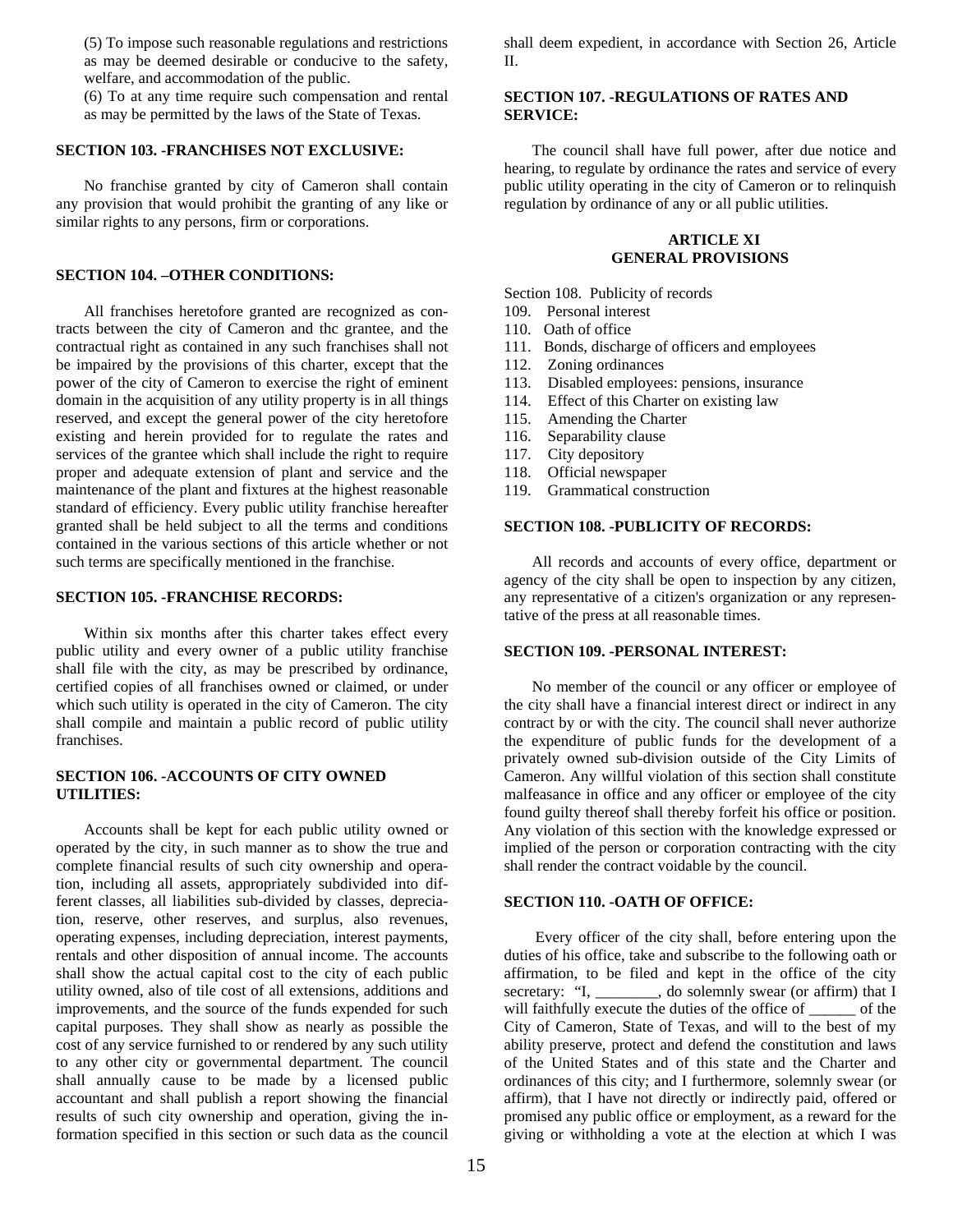elected, or if the office is one of appointment, to secure the appointment, So help me God."

#### **SECTION 111. -BONDS: DISCHARGE OF OFFICERS AND EMPLOYEES:**

The council shall require a surety bond from each officer of the city and may require bond from any city employee in amounts to be fixed by the council, and pay the premium therefor. The council shall be authorized to discharge at any time any officer, employee or clerk which it appoints except the City Judge.

#### **SECTION 112. -ZONING ORDINANCES:**

The city council shall have full power and authority to zone the city of Cameron and to pass all necessary ordinances, rules, and regulations governing the same under and by virtue of the authority given to cities and legislative bodies thereof by Sections A and H of Article 1011 of thc 1925 Revised Civil Statutes of Texas as amended, being Acts of 1927 40th Legislature, page 424, chapter 283, and all amendments thereof and amendments which may hereafter be made thereto.

#### **SECTION 113. -DISABLED EMPLOYEES: PENSIONS, INSURANCE:**

The council shall have authority to provide the rules and regulations for maintaining employees and volunteer firemen when injured and disabled while performing their duties or it may provide for such plan of insurance, as it deems proper. The council may establish a pension plan of pension to any employee who has been continuously employed by the city for twenty-five years and who shall have reached the age of sixty, whichever come later or may adopt in lieu thereof any pension system available to cities under State law. The amount of said pension shall be graded and proportioned to the average salary received by the employee during the whole period of his employment. All those falling under the head of employees in this charter and who are employed by the city when the same takes effect, shall be entitled to a credit for the years of continuous service heretofore served.

#### **SECTION 114. -EFFECT OF THIS CHARTER ON EXISTING LAW:**

All ordinances, resolutions, rules and regulations now in force under the city government of the city of Cameron and not in conflict with the provisions of this charter shall remain in force under this charter until altered, amended or repealed by the council after this charter takes effect; and all rights of the city of Cameron under existing franchises and contracts are preserved in full force and effect to the city of Cameron, and any unissued bonds and revenue bonds, or installments thereof, heretofore authorized at an election held in said city shall not be affected by the adoption of this charter, but the right to sell, issue and deliver same, in whole or in part, in keeping with the provisions of the laws under which they were voted is hereby expressly reserved.

#### **SECTION 115. -AMENDING THE CHARTER:**

Amendments to this Charter may be framed and submitted to the voters of the city by a charter commission in the manner provided by law.

## **SECTION 116. -SEPARABILITY CLAUSE:**

If any section or part of section of this charter shall be held invalid by a court of competent jurisdiction, such holding shall not affect the remainder of this charter nor the content in which such section or part of section so held invalid may appear, except to the extent that an entire section or part of section may be inseparably connected in meaning and effect with the section or part of section to which such holding shall directly apply.

## **SECTION 117. -CITY DEPOSITORY:**

There shall be a City Depository selected by the city council from time to time and in the manner provided by Articles 2559 through 2566a, both inclusive. Revised Civil Statutes of Texas (1925) and all amendments thereof and amendments which may hereafter be made thereto.

# **SECTION 118. -OFFICIAL NEWSPAPER:**

The council shall by ordinance on or before the beginning of each fiscal year select a newspaper published in the city of Cameron in the English language as the official newspaper of the city and shall by such ordinance declare it to be such for ensuing fiscal year. Any such newspaper so selected shall be published no less than once each week and shall be a newspaper of general circulation in the city.

#### **SECTION 119. -GRAMMATICAL CONSTRUCTION:**

Whenever in this Charter the singular is used, the plural shall be included; whenever the masculine gender is used, the feminine and neuter shall be included. Whenever the terms "councilman", "councilmen", or "council person" are used, the term "council member" should be substituted.